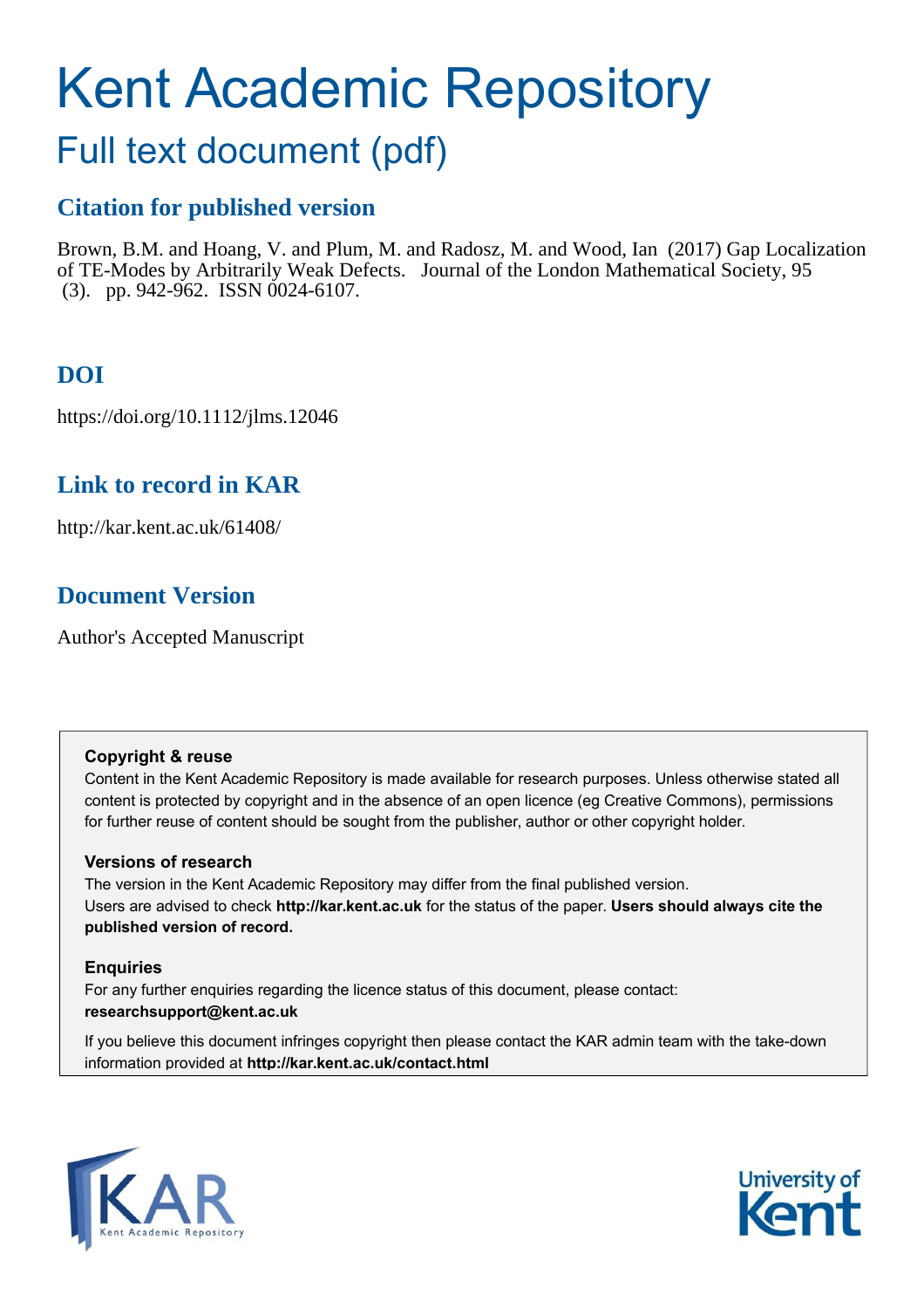#### GAP LOCALIZATION OF TE-MODES BY ARBITRARILY WEAK DEFECTS

B.M.BROWN, V.HOANG, M.PLUM, M.RADOSZ AND I.WOOD

Abstract. This paper considers the propagation of TE-modes in photonic crystal waveguides. The waveguide is created by introducing a linear defect into a periodic background medium. Both the periodic background problem and the perturbed problem are modelled by a divergence type equation. A feature of our analysis is that we allow discontinuities in the coefficients of the operator, which is required to model many photonic crystals. It is shown that arbitrarily weak perturbations introduce spectrum into the spectral gaps of the background operator.

#### 1. Introduction

Electromagnetic waves in periodically structured media, such as photonic crystals and metamaterials, are a subject of ongoing interest. Typically, the propagation of waves in such media exhibit band-gaps (see [26, 30]), i.e. intervals on the frequency or energy axis where propagation is forbidden. Mathematically, these correspond to gaps in the spectrum of the operator describing a problem with periodic background medium. The existence of these gaps for certain choices of material coefficients was proved in [11, 19, 23] and in [20] for the full Maxwell case. Using layer potential techniques this question has been studied in [3, 4, 5].

In this paper, we consider the propagation of TE-polarized waves in photonic crystals. TE-polarization (transverse electric) here means that the direction of the electric field is confined to a plane perpendicular to the direction of propagation. When the periodicity is perturbed by point or line defects, localization may take place in band gaps, analogous to the situation in solid-state physics and semiconductor devices. The use of line defects in photonic crystals has been proposed in the context of wave guide applications. The gap localization gives rise to *quided modes* which decay exponentially into the bulk structure and propagate along the direction of the line defect. For this reason, it is of great importance to know whether a given line defect produces gap modes.

Is it possible to give rigorous sufficient conditions which imply localization in gaps? In particular, does localization also occur when arbitrarily weak defects are introduced? Here, "weakness" either means a perturbation of small magnitude in the material coefficients or a perturbation of finite magnitude, but small lateral extent. The latter are particularly interesting for optical applications, since defects are usually created by inserting materials with differing dielectric constant  $\varepsilon$  into the photonic crystal structure.

Weak localization results are quite different from results for sufficiently strong defects (like for example [1, 17, 18, 25, 31, 32, 34]) and there are surprisingly few of them in the literature. The first rigorous results on weak gap localization for periodic Schrödinger operators were given by Parzygnat et al. in [39]. Brown et al. showed weak gap localization in [8] for a periodic Helmholtz-type operator corresponding to TM-mode polarization. We also refer to the paper of Parzygnat et al. [39] for a thorough discussion of the literature on strong and weak localization for Schrödinger operators. We note that we consider the situation of perturbations to the material coefficients. Using different methods to ours, many localisation results have been obtained for perturbations of a periodic geometry, for example in the setting of the coupling of two waveguides through narrow windows, weak localisation results for the Helmholtz equation

B.M. Brown and I. Wood thank the British EPSRC for support under EP/I038217/1. V. Hoang expresses his gratitude to the Deutsche Forschungsgemeinschaft (DFG) for continued support through grants FOR 5156/1-1 and FOR 5156/1-2. He also acknowledges partial support by NSF grant DMS 1412023 and support by NSF grant DMS-1614797. M. Plum gratefully acknowledges financial support by the Deutsche Forschungsgemeinschaft (DFG) through CRC 1173.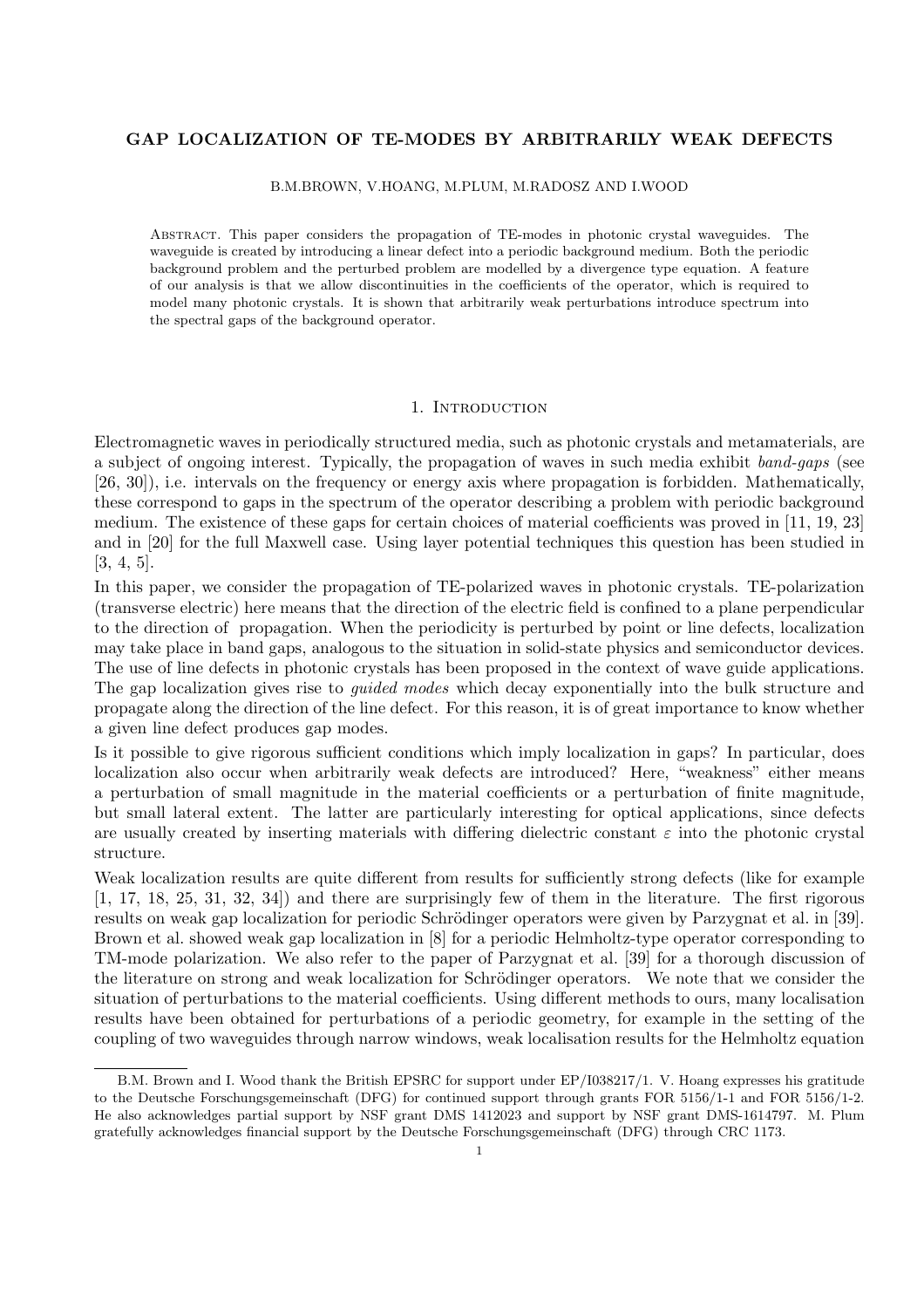were obtained in [33, 40]. For further localisation results due to perturbations of the geometry see e.g. [6, 10, 12, 16, 35, 36, 37].

For TE-polarized waves in periodic media, the problem is very challenging and we present, for the first time, conditions ensuring weak gap localization. The method we present here relies on [8], but the proofs are considerably more difficult due to the different structure of the operator. The chief difficulty is the fact that here the perturbation is of the same order as the principal part of the differential operator. Moreover, we will be working with operators (2.1) with non-smooth coefficients  $\varepsilon(\mathbf{x})$ , requiring a sophisticated functional analytic setting.

We remark that for the case of a 3D photonic crystal, periodic in two directions and invariant in the third, the spectral problem for Maxwell's equation decomposes into two problems (see [19, Section 7.1] for details), one for so-called TM-modes, studied by four of the authors in in [9], and one for TE-modes which we study here. Therefore the combination of the results in this paper with those from [9] shows the generation of guided modes by arbitrarily week perturbations for the full Maxwell problem in this kind of photonic crystal.

#### 2. Problem statement

We consider the propagation of electromagnetic waves in a non-magnetic, inhomogeneous medium described by a varying dielectric function  $\varepsilon(\mathbf{X})$  with  $\mathbf{X} = (x, y, z)$ . Assuming that the magnetic field **H** has the form  $\mathbf{H} = H(x, y)\hat{\mathbf{z}}$ , where  $\hat{\mathbf{z}}$  denotes the unit vector in the z-direction, we look for time-harmonic solutions to Maxwell's equations. This leads to the equation

(2.1) 
$$
-\nabla \cdot \frac{1}{\varepsilon(\mathbf{x})} \nabla H = \lambda H
$$

for the **z**-component  $H$  of the magnetic field. Note that in the context of polarized waves, we assume that all fields and constitutive functions depend only on  $\mathbf{x} = (x, y)$ . The periodic background medium is characterised by  $\varepsilon_0(\mathbf{x})$ , where for simplicity we assume that the unit square  $[0,1]^2$  is a cell of periodicity. Polarized waves are commonly studied in the mathematical theory of wave propagation. One reason is of course mathematical: regarding certain questions, a treatment of the full Maxwell's equations would be too complex. From a physics point of view, polarized waves propagate in a two-dimensional photonic crystal ([26], Chapter 5). For example, one can imagine a structure built up periodically from dielectric rods which are aligned with the  $\hat{z}$ -axis and extend far in the  $\hat{z}$ -direction. For waves propagating in a plane far from the end of the rods, and with propagation direction in the  $\hat{\mathbf{x}}$ - $\hat{\mathbf{y}}$ -plane, (2.1) is a reasonable model. We refer to [26] for a thorough discussion of the underlying physics.

2.1. Line defects. Let  $\hat{\mathbf{x}} = (1,0)$  and  $\hat{\mathbf{y}} = (0,1)$ . We now introduce a line defect, which we assume to be aligned in the  $\hat{\mathbf{x}}$ -direction and to preserve the periodicity in this direction. In addition, the defect is assumed to be localized in the  $\hat{y}$ -direction. The new system is therefore described by a dielectric function  $\varepsilon_1(\mathbf{x})$ , periodic in  $\hat{\mathbf{x}}$ -direction, i.e.

(2.2) 
$$
\varepsilon_1(\mathbf{x} + m\hat{\mathbf{x}}) = \varepsilon_1(\mathbf{x}) \quad (m \in \mathbb{Z})
$$

and there exists some  $R > 0$  such that  $\varepsilon_1(\cdot, y)$  may differ from  $\varepsilon_0(\cdot, y)$ , if  $|y| < R$  and equals  $\varepsilon_0(\cdot, y)$  if  $|y| > R$ .

Since the system is still periodic in the  $\hat{\mathbf{x}}$ -direction, we can apply Bloch's theorem [38, 29] to reduce our problem to a problem on the strip  $\Omega := (0,1) \times \mathbb{R}$ . Thus, the generalized eigenfunctions of (2.1) have the form  $e^{ik_x x}\psi^{(k_x)}(\mathbf{x})$ , where  $k_x \in [-\pi, \pi]$ ,  $\psi^{(k_x)}$  is periodic in the  $\hat{\mathbf{x}}$ -direction and satisfies

(2.3) 
$$
-(\nabla + ik_x \hat{\mathbf{x}}) \cdot \left[\varepsilon_1(\mathbf{x})^{-1}(\nabla + ik_x \hat{\mathbf{x}})\psi^{(k_x)}\right] = \lambda \psi^{(k_x)}.
$$

Equivalently, we may introduce a function  $u^{(k_x)}$  by setting

$$
(2.4) \t\t u(kx)(\mathbf{x}) = e^{ik_x x} \psi(kx).
$$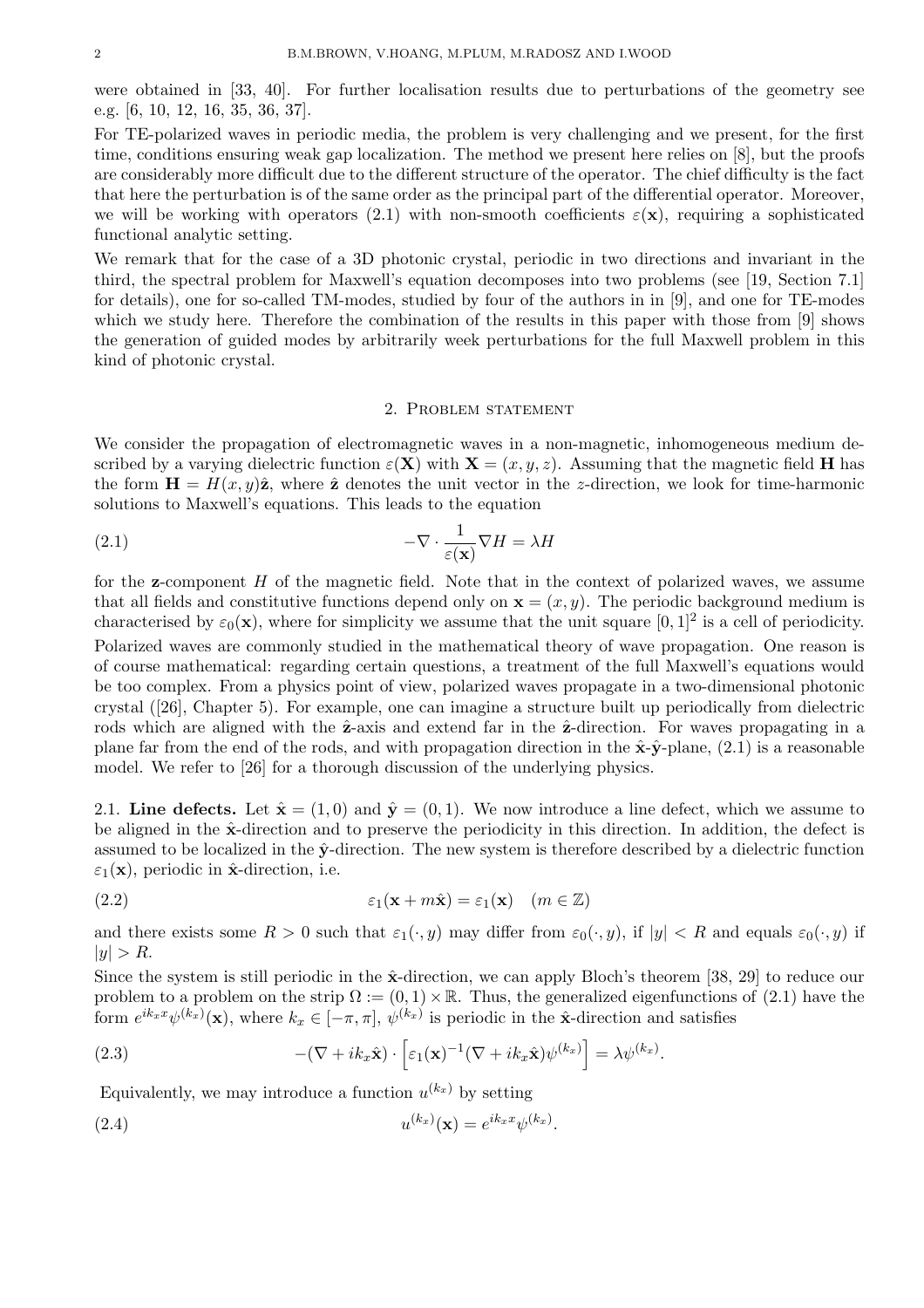The  $u^{(k_x)}$  now solve the equation

(2.5) 
$$
-\nabla \cdot \left[\varepsilon_1(\mathbf{x})^{-1} \nabla u^{(k_x)}\right] = \lambda u^{(k_x)}.
$$

and now formally satisfy the  $k_x$ -quasiperiodic boundary conditions

(2.6) 
$$
u^{(k_x)}(1, y) = e^{ik_x} u^{(k_x)}(0, y),
$$

$$
\varepsilon_1^{-1} \partial_x u^{(k_x)}(1, y) = e^{ik_x} \varepsilon_1^{-1} \partial_x u^{(k_x)}(0, y)
$$

relating the two boundaries of the strip  $\Omega$ . In stating the boundary conditions, one has to be slightly careful, since we will be working with a nonsmooth function  $\varepsilon_1$ . We will make the boundary conditions more precise in Section 4 below. For our purposes, it is slightly more convenient to use (2.5), since unlike in  $(2.3)$ , the differential operator is not changed. Note that the boundary condition  $(2.6)$  now depends on  $k_x$ .

Suppose now  $(\Lambda_0, \Lambda_1)$  is a band gap of the unperturbed system (2.1) with  $\varepsilon = \varepsilon_0$ . We will give conditions which ensure that localized modes appear in the interval below  $\Lambda_1$  under arbitrarily weak perturbation. The unperturbed system is periodic with respect to two directions, and the application of Bloch's theorem leads to the usual Bloch functions  $\psi_s(\mathbf{x}, k_x, k_y)$  and corresponding band functions  $\lambda_s(k_x, k_y)$  with  $s \in \mathbb{N}$ ,  $\mathbf{x} \in [0,1]^2$  and  $(k_x, k_y) \in [-\pi, \pi]^2$ , see, e.g. [8] for more details. Let  $M \in \mathbb{N}$  be such that  $\Lambda_1$  is the minimum of the M-th band function and let  $\mathbf{k}^0 = (k_x^0, k_y^0)$  be a value of the quasi momentum at which  $\Lambda_1$  is attained, i.e.

$$
\lambda_M(\mathbf{k}^0) = \Lambda_1.
$$

We note that the minimum is attained; for more details see [8, Proposition 3.2]. For simplicity, we assume that  $\lambda_M(k_x^0, k_y) \neq \Lambda_1$  for all  $k_y$  different from  $k_y^0$ . We intend to deal with the more general case in forthcoming work. We note that due to analyticity of the function  $k_y \mapsto \lambda_M(k_x^0, k_y)$  in a complex neighbourhood of the interval  $[-\pi, \pi]$  (see e.g. [28, Theorem VII.3.9]), we have

(2.8) 
$$
\lambda_M(k_x^0, k_y) \leq \Lambda_1 + \alpha |k_y - k_y^0|^2
$$

close to  $k_y^0$ , for some  $\alpha > 0$ . (This also holds if  $k_y^0 = \pm \pi$ , due to the periodic boundary behaviour of  $\lambda_M(k_x^0,\cdot)).$ 

One of the main features of this paper is that we do not require the functions  $\varepsilon_i$  to be continuous. The smoothness we require of the  $\varepsilon_i$  is merely that  $\varepsilon_i \in L^{\infty}$ . This is motivated by physical applications, where, to produce the typical band-gap spectrum,  $\varepsilon_0$  is usually piecewise constant. See, for instance, [11, 19, 20]. Moreover, we make the following assumptions on the perturbation:

(i)  $\varepsilon_i \geq c_0 > 0$  for some constant  $c_0$  and  $i = 0, 1$ .

(ii) The perturbation is nonnegative, i.e.

(2.9) 
$$
\varepsilon_1(\mathbf{x}) - \varepsilon_0(\mathbf{x}) \geq 0.
$$

(iii) There exists a ball D such that  $\varepsilon_1 - \varepsilon_0 > 0$  on D.

We are now in a position to state our main result.

**Theorem 1.** In addition to  $(i)$ ,  $(ii)$  and  $(iii)$ , assume that

(2.10) 
$$
\left\|\frac{\varepsilon_1}{\varepsilon_0}\right\|_{\infty}\left\|\frac{1}{\varepsilon_1}-\frac{1}{\varepsilon_0}\right\|_{\infty} < \frac{\Lambda_1-\Lambda_0}{\Lambda_0+1}.
$$

Then weak localization takes place, i.e. the problem

(2.11) 
$$
-\nabla \cdot \varepsilon_1(\mathbf{x})^{-1} \nabla u^{(k_x^0)} = \lambda u^{(k_x^0)}, \quad \mathbf{x} \in \Omega = (0,1) \times \mathbb{R}
$$

has a nontrivial  $k_x^0$ -quasiperiodic solution  $u^{(k_x^0)} \in L^2(\Omega)$  for some  $\Lambda_0 < \lambda < \Lambda_1$ .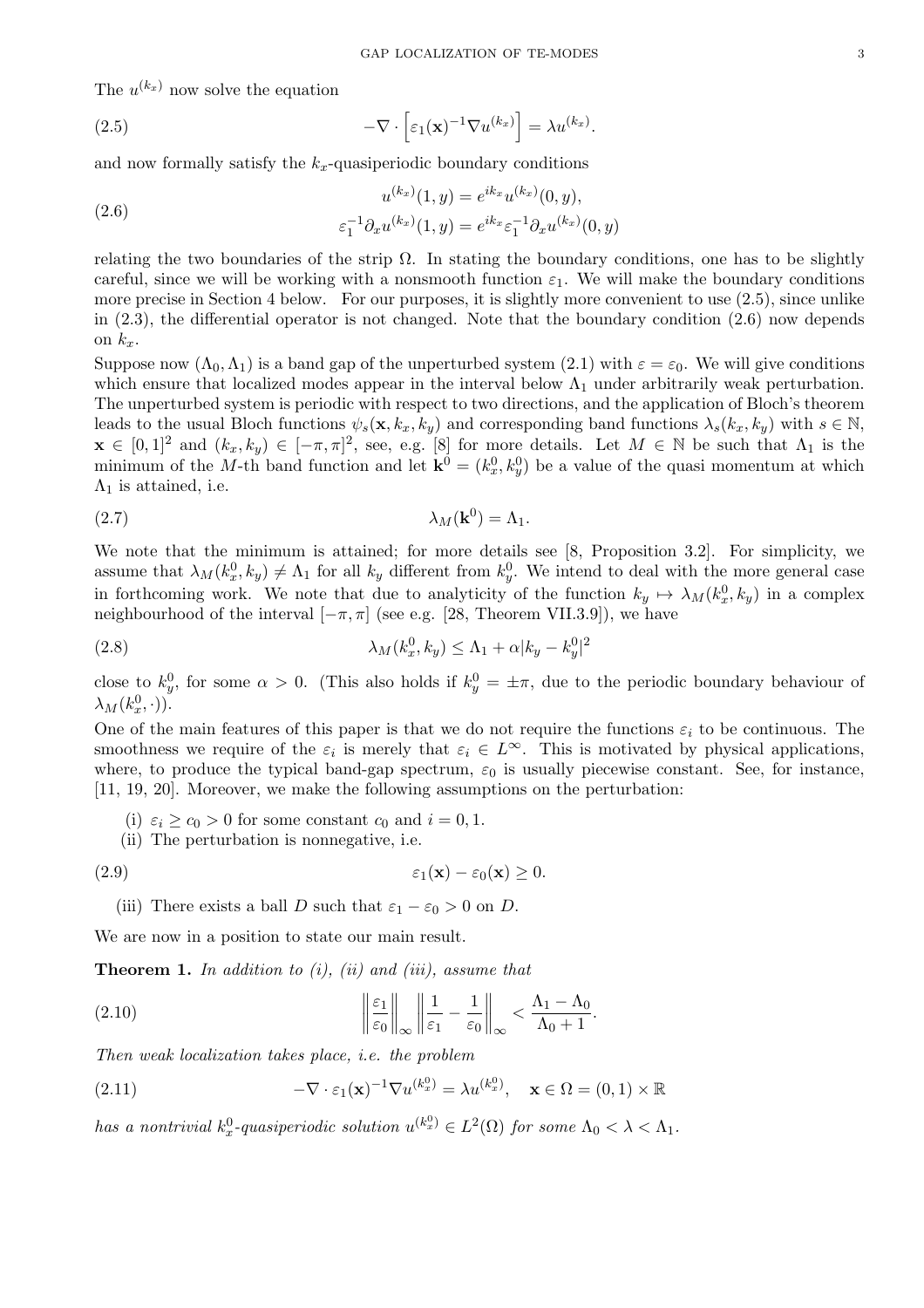**Remark 1.** (1) In fact, we have a slightly weaker condition for localization. As can be seen from the proof,  $(2.10)$  can be replaced by

(2.12) 
$$
\left\|\frac{1}{\varepsilon_1}-\frac{1}{\varepsilon_0}\right\|_{\infty} < \frac{\Lambda_1-\Lambda_0}{\|\mathfrak{G}_1\|_{H^{-1}\to H^1}(\Lambda_0+1)},
$$

where  $\mathfrak{G}_1$  is the Green's operator introduced by (4.3). From the proof of Lemma 1, we have  $\|\mathfrak{G}_1\|_{H^{-1}\to H^1}\leq \Big\|$  $\varepsilon_1$ ε0  $\Big\|_{\infty}$ , thus (2.10) implies (2.12).

- (2) Condition (2.10) is satisfied for sufficiently weak perturbations, so arbitrarily weak perturbations induce spectrum into the gap.
- (3) Note that  $u^{(k_x^0)} \in L^2(\Omega)$  precisely expresses the type of localization we expect in the context of line defects, i.e. the eigensolutions  $u^{(k_x^0)}$  decay in the direction perpendicular to the line defect, whereas they are  $k_x^0$ -quasi periodic in the  $\hat{\mathbf{x}}$ -direction. This is different from the localization by point defects: these induce defect eigenfunctions that are square integrable over the whole space.
- (4) Our method extends to a more general situation: Under the assumptions of the theorem, for any fixed wavenumber  $k_x$  we can create spectrum inside the spectral gaps of the corresponding operator  $L_0 = L_0(k_x)$  introduced in Section 3. Here, we have chosen  $k_x^0$  such that the additional spectrum is created in a gap of the full unperturbed system, i.e. the system before reduction to quasiperiodic boundary conditions.

#### 3. The periodic Green's function

In this section, we recall the mathematical formalism needed and introduce the operators to be studied first in the  $L^2$ -setting. The discussion is preliminary, since we shall introduce realizations of the same operators in negative Sobolev spaces later on. This is required to apply the perturbation theory to nonsmooth coefficients. However, it will introduce more cumbersome notation and technicalities, so we use a simpler setting in this section to illuminate the ideas behind our approach. We therefore postpone the precise definition of the operators  $L_0, L_1$  and for now just think of them as self-adjoint realizations of the formal differential expressions

$$
L_0 = -\nabla \cdot \frac{1}{\varepsilon_0(\mathbf{x})} \nabla, \ L_1 = -\nabla \cdot \frac{1}{\varepsilon_1(\mathbf{x})} \nabla
$$

acting on functions satisfying  $k_x^0$ -quasiperiodic boundary conditions (2.6).

As our technique is based on exploiting the Bloch representation of the Green's functions (or, equivalently, the resolvent operators), combined with a variational approach, we first review the definition and properties of the Green's function. The Green's function  $G_0(\mathbf{x}, \mathbf{x}')$  (see e.g. [13]) satisfying

(3.1) 
$$
(L_0 + 1) G_0(\mathbf{x}, \mathbf{x}') = \delta(\mathbf{x} - \mathbf{x}').
$$

We note that the Green's function in (3.1) is then also subject to  $k_x^0$ -quasiperiodic boundary conditions:

(3.2) 
$$
G_0(\mathbf{x} + m\hat{\mathbf{x}}, \mathbf{x}') = e^{ik_x^0 m} G_0(\mathbf{x}, \mathbf{x}')
$$

for all integers m. It is very useful to have a representation of  $G_0(\mathbf{x}, \mathbf{x}')$  in terms of eigenfunctions, i.e. Bloch waves. We shall now derive such a representation.

The set of Bloch waves  $\psi_s(\mathbf{x}, \mathbf{k})$  is known to form a complete system in the space of square-integrable functions defined on the whole space. Likewise, the Bloch functions  $\psi_s(\mathbf{x}, k_x^0, k_y)$  with the x-component of the quasimomentum fixed, form a complete system in the space of square-integrable functions on the strip  $\Omega$ . This means that any such function f can be expanded in terms of Bloch waves:

(3.3) 
$$
f(\mathbf{x}) = \frac{1}{\sqrt{2\pi}} \sum_{s} \int_{-\pi}^{\pi} \langle Uf(\cdot, k_y), \psi_s(\cdot, k_x^0, k_y) \rangle \psi_s(\mathbf{x}, k_x^0, k_y) dk_y
$$

where U denotes the Floquet transform in the  $\hat{y}$ -direction and the series converges in the  $L^2$ -sense. Here,  $\langle Uf(\cdot, k_y), \psi_s(\cdot, k_x^0, k_y) \rangle$  is the L<sup>2</sup>-inner product over the unit square [0, 1]<sup>2</sup>.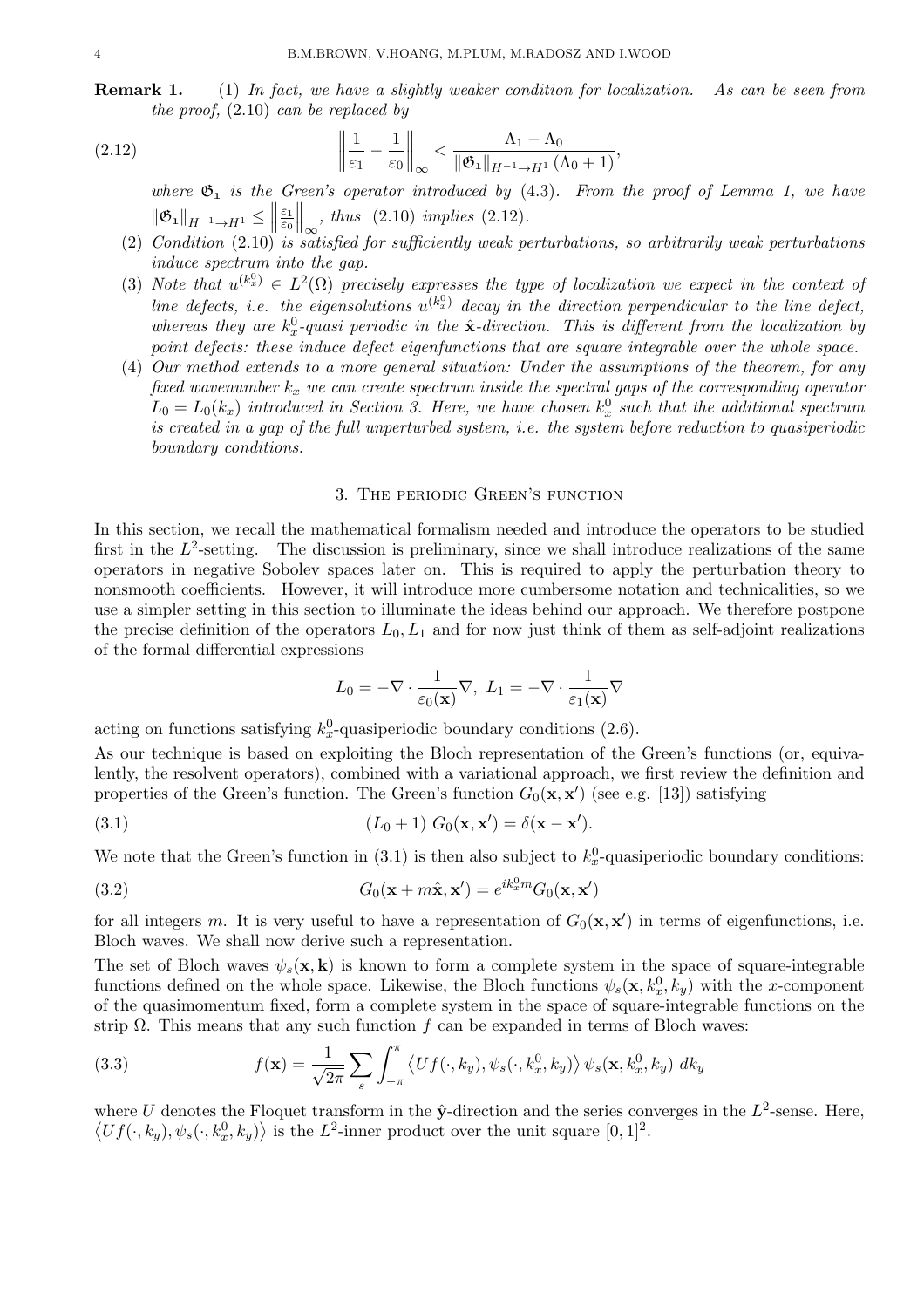Note that in (3.3), we only integrate over the  $k_y$ -component of the quasi-momentum. To simplify notation, we will also write  $\lambda_s(k_y) := \lambda_s(k_x^0, k_y)$  and  $\psi_s(\mathbf{x}, k_y) = \psi_s(\mathbf{x}, k_x^0, k_y)$  in the following.

As in [13, Chapter 1], (3.3) immediately implies the following representation:

(3.4) 
$$
G_0(\mathbf{x}, \mathbf{x}') = \frac{1}{2\pi} \sum_s \int_{-\pi}^{\pi} \frac{\psi_s(\mathbf{x}', k_y) \psi_s(\mathbf{x}, k_y)}{\lambda_s(k_y) + 1} dk_y.
$$

Formula (3.4) is extremely powerful. As we shall show, it allows us to analyze rigorously the interaction of the defect with the Bloch waves of the unperturbed system. It is convenient to write  $G_0 := (L_0 + 1)^{-1}$ , i.e.

$$
(G_0 f)(\mathbf{x}) = \int_{\Omega} G_0(\mathbf{x}, \mathbf{x}') f(\mathbf{x}') \, d\mathbf{x}'.
$$

Then  $G_0$  is a symmetric and positive operator in  $L^2(\Omega)$ . We also need to introduce the analogous Green's operator for  $L_1$  (subject to  $k_x^0$ -quasiperiodic boundary conditions in the  $\hat{\mathbf{x}}$ -direction). Since the spectrum of the differential operator  $L_1$  is contained in the positive half-axis,  $G_1 := (L_1 + 1)^{-1}$  exists and is a symmetric positive operator in  $L^2(\Omega)$ . Note that the coefficients of  $L_1$  describe the perturbed system and have no periodicity in the  $\hat{y}$ -direction. As a consequence,  $G_1$  cannot be expressed in terms of Bloch waves, as in  $(3.4)$ .

We will show that the essential spectra of  $L_0$  and  $L_1$  coincide, so any new spectrum introduced in the gap can only consist of eigenvalues. The key idea of our approach is then to transform the eigenvalue problem (2.11) into an eigenvalue problem for the Green's operator  $G_1$ . In fact, suppose that  $u = u^{(k_x^0)} \neq 0$  solves  $(2.11)$  together with the boundary condition  $(2.6)$ , i.e.

$$
(L_1 - \lambda)u = 0.
$$

It is easy to see that this is equivalent to

(3.5)  $G_1 u = \mu u,$ 

where

(3.6) 
$$
\mu = (\lambda + 1)^{-1}.
$$

Thus the eigenvalue problem consisting of (2.11) and (2.6) can be transformed into the eigenvalue problem (3.5), with  $\lambda$  and  $\mu$  related by (3.6). For  $\lambda \in (\Lambda_0, \Lambda_1)$  we have  $\mu \in ((\Lambda_1 + 1)^{-1}, (\Lambda_0 + 1)^{-1})$ . We may apply the same reasoning to  $L_0$  yielding a similar relation between the spectra of  $L_0$  and  $G_0$ . Recall that our goal is to show the existence of spectrum of the perturbed operator  $L_1$  in a spectral gap of the unperturbed operator. Since the perturbation changes the principal part of the operator, it is not easy to compare  $L_0$  and  $L_1$  directly. Instead our approach will be to compare the spectra of  $G_0$  and  $G_1$ . A standard device to accomplish this is to use the operator identity

$$
G_0 - G_1 = G_1(L_1 - L_0)G_0.
$$

This will work if  $\varepsilon_1, \varepsilon_0$  are both sufficiently smooth, since then the domains of  $L_0, L_1$  will be the same. However, if  $\varepsilon_1, \varepsilon_0$  are only  $L^{\infty}$ , a precise characterization of the operator domains is much harder and  $G_0 = (L_0 + 1)^{-1}$  might not map into the domain of  $L_1$ . For this reason, we construct realisations of the operators in negative Sobolev spaces. These realisations will have the same domain for both perturbed and unperturbed coefficients, so the problem is avoided.

#### 4. The operator theoretic formulation

In this paper we shall only assume  $\varepsilon_0, \varepsilon_1 \in L^\infty$  with a positive lower bound. As stated above, we will work in negative Sobolev spaces to overcome the lack of smoothness of the coefficients. In particular, rather than study the operators  $G_0$  and  $G_1$  directly, we will consider their realisations in the space  $H_{qp}^{-1}(\Omega)$ , introduced below, denoted by  $\mathfrak{G_0}$  and  $\mathfrak{G_1}$ , respectively.

Recall that we work with quasimomentum  $k_x^0$  fixed. First we introduce the space of quasi-periodic  $H^1$ functions on  $\Omega$ 

$$
H_{qp}^1(\Omega):=\{u\in H_{\text{loc}}^1(\mathbb{R}^2):u|_{\Omega}\in H^1(\Omega)\text{ and }u(\mathbf{x}+(m,0))=e^{ik_x^0m}u(\mathbf{x}), m\in\mathbb{Z}, \mathbf{x}\in\mathbb{R}^2\}.
$$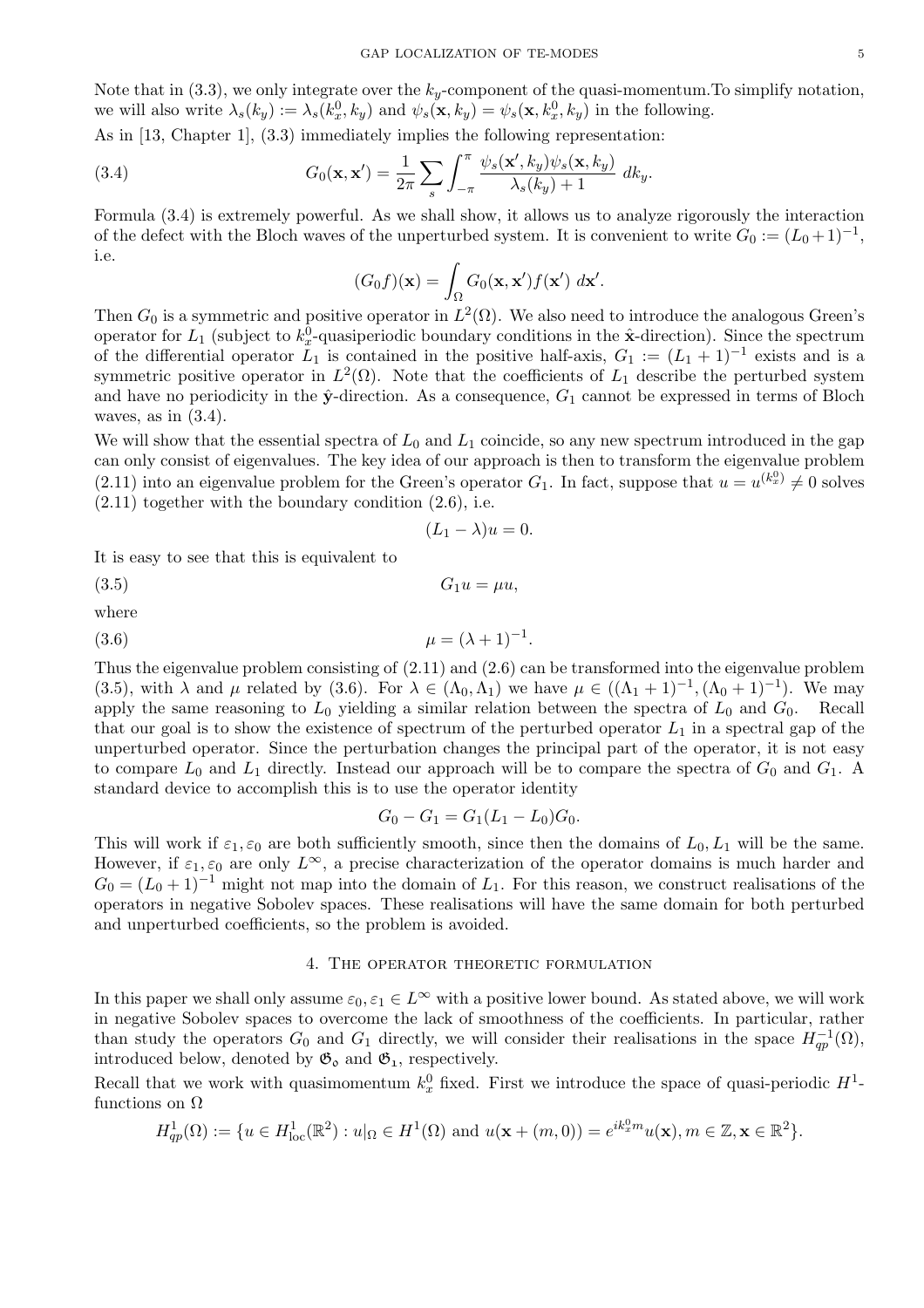For  $u, v \in H_{qp}^1(\Omega)$  consider the sesquilinear form

$$
B_0[u, v] = \int_{\Omega} \left( \frac{1}{\varepsilon_0(\mathbf{x})} \nabla u \overline{\nabla v} + u \overline{v} \right) d\mathbf{x}.
$$

The standard theory [28] of quadratic forms now allows us to associate a unique self-adjoint operator with  $B_0$  (its realisation in  $L^2(\Omega)$ ), whose domain is a subset of the space form domain  $H_{qp}^1$ . This operator will be denoted by  $L_0 + 1$ , which we use as a definition of  $L_0$ . The operator analogously constructed from the bilinear form where  $\varepsilon_0$  is replaced by  $\varepsilon_1$  is  $L_1$ .

The functions in the domain of these self-adjoint operator satisfy the  $k_x$ -quasiperiodic boundary conditions

(4.1) 
$$
u^{(k_x^0)}(1,y) = e^{ik_x^0} u^{(k_x^0)}(0,y), \n\varepsilon_0^{-1} \partial_x u^{(k_x^0)}(1,y) = e^{ik_x^0} \varepsilon_0^{-1} \partial_x u^{(k_x^0)}(0,y)
$$

Here the first equation in (4.1) has to be interpreted in the sense of the  $H^1$ -trace, and in the second equation of (4.1) both sides are the normal trace of the vector field  $\varepsilon_0^{-1} \nabla u^{(k_x^0)}$ , whose divergence is in  $L^2(\Omega)$ . Note that if the coefficient  $\varepsilon_0$  is smooth, say  $C^1$ , (4.1) will hold in a classical, pointwise sense.

For our purposes, the  $L^2$ -realisations are not sufficient, since below we will alter the coefficient  $\varepsilon_0$  in a possibly non-smooth way, which may change the domain of its  $L^2$ -realisation. We therefore proceed to construct a realisation of the operator in  $H^{-1}$ .

As  $\varepsilon_0$  is bounded and bounded away from zero, we can introduce a new scalar product on  $H_{qp}^1(\Omega)$  given by

$$
\langle u, v \rangle_{H^1_{qp}(\Omega)} := B_0[u, v]
$$

which is equivalent to the usual scalar product in  $H^1(\Omega)$ . When there is no danger of confusion, we denote the associated norm  $\lVert \cdot \rVert_{H^1}$ .

**Definition 1.** Let  $H^{-1}_{qp}(\Omega)$  denote the dual space of  $H^1_{qp}(\Omega)$ . Let  $\phi: H^1_{qp}(\Omega) \to H^{-1}_{qp}(\Omega)$  be defined by (4.2)  $\langle \phi[u], \varphi \rangle = B_0[u, \varphi]$  for all  $u, \varphi \in H_{qp}^1(\Omega)$ 

where the  $\langle \cdot, \cdot \rangle$ -notation indicates the dual pairing, i.e.  $\langle w, \varphi \rangle$  is the action of the linear functional w on the function  $\overline{\varphi}$ . We shall also use  $w[\varphi]$  to denote the dual pairing.

 $\phi$  is an isometric isomorphism, and hence the scalar product on  $H^{-1}_{qp}(\Omega)$  given by

$$
\langle u, v \rangle_{H^{-1}_{qp}(\Omega)} := \langle \phi^{-1}u, \phi^{-1}v \rangle_{H^1_{qp}(\Omega)}
$$

induces a norm which coincides with the usual operator sup-norm on  $H_{qp}^{-1}(\Omega)$ .

After this preparation, we now introduce the realisations of  $L_0$  and  $G_0$  in  $H_{qp}^{-1}(\Omega)$ .

**Proposition 1.** We define an operator  $\mathfrak{L}_{\mathfrak{0}} : D(\mathfrak{L}_{\mathfrak{0}}) \to H_{qp}^{-1}(\Omega)$  by  $D(\mathfrak{L}_{\mathfrak{0}}) := H_{qp}^{1}(\Omega) \subset H_{qp}^{-1}(\Omega)$  and  $\mathfrak{L}_{\circ}u := \phi u - u.$ 

Then  $\mathfrak{L}_{\mathfrak{0}} + 1$  is bijective and both  $\mathfrak{L}_{\mathfrak{0}}$  and  $\mathfrak{G}_{\mathfrak{0}} := (\mathfrak{L}_{\mathfrak{0}} + 1)^{-1}$  are self-adjoint.

*Proof.* For  $u, v \in H_{qp}^1(\Omega)$ ,

$$
\langle (\mathfrak{L}_{\mathfrak{0}} + 1)u, v \rangle_{H^{-1}} = \langle \phi^{-1}(\mathfrak{L}_{\mathfrak{0}} + 1)u, \phi^{-1}v \rangle_{H^{1}} = \langle u, \phi^{-1}v \rangle_{H^{1}} = \overline{\langle \phi^{-1}v, u \rangle_{H^{1}}}
$$

$$
= \overline{B_{0}[\phi^{-1}v, u]} = \overline{\langle v, u \rangle} = \overline{\langle v, u \rangle_{L^{2}}} = \langle u, v \rangle_{L^{2}};
$$

the last line follows by (4.2). Thus  $\mathfrak{L}_{\mathfrak{0}} + 1$  is symmetric.

Since  $\phi$  is bijective it follows that  $\mathfrak{L}_{\mathfrak{0}} + 1$  is bijective, thus  $(\mathfrak{L}_{\mathfrak{0}} + 1)^{-1} : H_{qp}^{-1}(\Omega) \to H_{qp}^{-1}(\Omega)$  is defined on the whole space and is also symmetric. Therefore,  $\mathfrak{G}_{\mathfrak{d}} = (\mathfrak{L}_{\mathfrak{d}} + 1)^{-1}$  is self-adjoint. Hence  $\mathfrak{L}_{\mathfrak{d}} + 1$ , and so  $\mathfrak{L}_{\mathfrak{0}}$  itself is self-adjoint.

**Remark 2.** (1) The map  $\phi$  corresponds to the operator  $\mathfrak{L}_{\mathfrak{d}} + 1$  and  $\phi^{-1} : H^{-1}_{qp}(\Omega) \to H^1_{qp}(\Omega)$  acts in the same way as  $\mathfrak{G}_{\mathfrak{0}} : H_{qp}^{-1}(\Omega) \to H_{qp}^{-1}(\Omega)$ .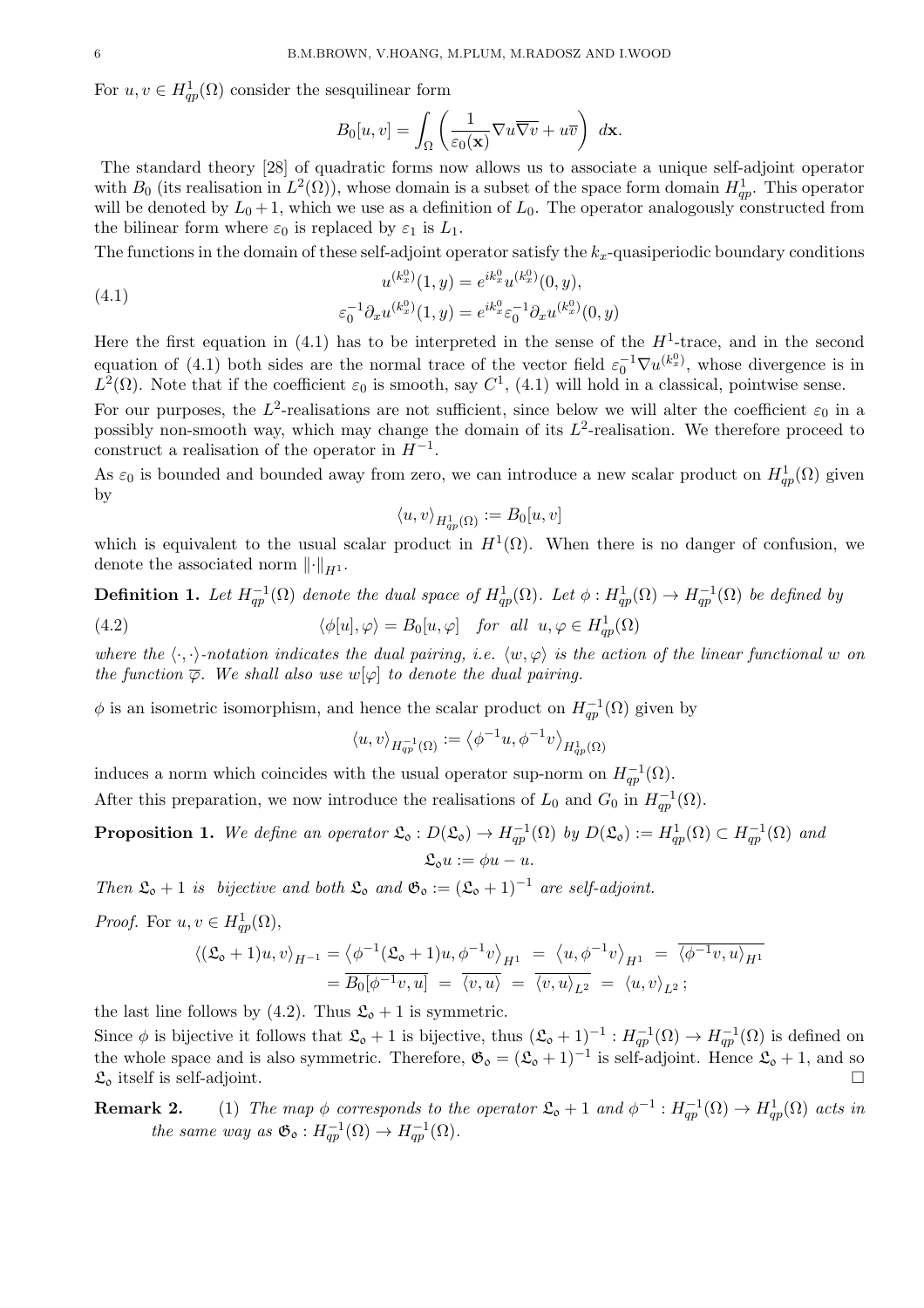- (2) We remind the reader of the standard embedding of  $L^2(\Omega)$  in  $H_{qp}^{-1}(\Omega)$ : a function  $f \in L^2(\Omega)$  acts on  $v \in H_{qp}^1(\Omega)$  via  $f[v] = \langle f, v \rangle_{L^2}$ .
- (3) From the definitions of  $\phi$  and  $\mathfrak{L}_{\mathfrak{d}}$  follows the useful identity

$$
\langle u, v \rangle_{H^{-1}} = \langle \mathfrak{G}_\mathfrak{0} u, \mathfrak{G}_\mathfrak{0} v \rangle_{H^1} = \langle u, \mathfrak{G}_\mathfrak{0} v \rangle_{L^2} \quad \text{for} \quad u \in L^2(\Omega), v \in H_{qp}^{-1}(\Omega).
$$

(4) We note that just as in [7, Section 5], the  $L^2$ - and  $H^{-1}$ -spectra coincide:

$$
\sigma(L_0)=\sigma(\mathfrak{L}_\mathfrak{o}).
$$

Let  $\mu \in ((\Lambda_1 + 1)^{-1}, (\Lambda_0 + 1)^{-1})$ . Then by the previous remark,  $1/\mu \in \rho(\mathfrak{L}_0 + 1)$ , so

$$
(I - \mu(\mathfrak{L}_{o} + 1))^{-1} = (I - \mu \mathfrak{G}_{o}^{-1})^{-1}
$$

is well defined and maps  $H^{-1}_{qp}(\Omega)$  bijectively onto  $H^1_{qp}(\Omega)$ . The operator  $(I - \mu \mathfrak{G}_{\mathfrak{d}}^{-1})^{-1}$  is the solution operator to the problem

$$
\langle u, \varphi \rangle_{L^2} - \mu \int_{\Omega} \left( \frac{1}{\varepsilon_0} \nabla u \overline{\nabla \varphi} + u \overline{\varphi} \right) d\mathbf{x} = f[\varphi], \quad \text{ for all } \varphi \in H^1_{qp}(\Omega)
$$

for a given  $f \in H_{qp}^{-1}(\Omega)$ .

We now introduce the solution operator for the perturbed problem. Let  $\mathfrak{G}_1$  be the operator defined on  $H_{qp}^{-1}(\Omega)$  such that for given  $f \in H_{qp}^{-1}(\Omega)$  the function  $u = \mathfrak{G}_1 f$  is the unique solution in  $H_{qp}^1(\Omega)$  to

(4.3) 
$$
B_1[u,\varphi] := \int_{\Omega} \left[ \frac{1}{\varepsilon_1} \nabla u \overline{\nabla \varphi} + u \overline{\varphi} \right] dx = f[\varphi] \quad \text{for all } \varphi \in H_{qp}^1(\Omega).
$$

We see that  $\mathfrak{G}_1$  is well-defined, since it can be constructed via a form in the same way as  $\mathfrak{G}_0$ , noting that the norms in the  $H_{qp}^{-1}$ -spaces constructed from both sesquilinear forms  $B_0$  and  $B_1$  are equivalent. Note that  $\mathfrak{G}_{\mathfrak{d}}|_{L^2} = G_0$  and  $\mathfrak{G}_1|_{L^2} = G_1$ , which are both symmetric operators in  $L^2$ . Moreover, again, as in [7, Section 5], the  $L^2$ - and  $H^{-1}$ -spectra coincide:  $\sigma(G_1) = \sigma(\mathfrak{G}_1)$ . We also denote  $\mathfrak{L}_1 = \mathfrak{G}_1^{-1} - 1$ .

We conclude the section with the proof of some more simple properties of  $\mathfrak{G}_1$  and  $\mathfrak{G}_0$  which will be useful later. Recall that by assumption,  $\varepsilon_1 \geq \varepsilon_0$ .

**Lemma 1.**  $\mathfrak{G}_1 : H^{-1}_{qp}(\Omega) \to H^1_{qp}(\Omega)$  is bounded with  $\|\mathfrak{G}_1\|_{H^{-1} \to H^1} \leq \left\|$  $\varepsilon_1$  $\varepsilon_0$  $\Big\|_{\infty}$ .

*Proof.* Let  $f \in H_{qp}^{-1}(\Omega)$  and  $u = \mathfrak{G}_1 f$ . Choose  $\varphi = u$  in (4.3). It then follows that

$$
||u||_{H^1}^2 = \int \left(\frac{1}{\varepsilon_0} |\nabla u|^2 + |u|^2\right) dx \le \left\|\frac{\varepsilon_1}{\varepsilon_0}\right\|_{\infty} \int \left(\frac{1}{\varepsilon_1} |\nabla u|^2 + |u|^2\right) dx
$$
  
=  $\left\|\frac{\varepsilon_1}{\varepsilon_0}\right\|_{\infty} f[u] \le \left\|\frac{\varepsilon_1}{\varepsilon_0}\right\|_{\infty} ||f||_{H^{-1}} ||u||_{H^1},$ 

where  $\parallel$ ε1  $\varepsilon_0$  $\parallel_{\infty}$  is bounded by assumption.  $□$ 

**Lemma 2.** For  $w \in H_{qp}^{-1}(\Omega)$ ,  $w[\mathfrak{G}_i w] \geq 0$  for  $i = 0, 1$ .

*Proof.* Choose a sequence  $(w_n) \in (L^2(\Omega))^{\mathbb{N}}$  such that  $w_n \to w$  in  $H^{-1}_{qp}(\Omega)$ . By continuity of  $\mathfrak{G}_i$ :  $H_{qp}^{-1}(\Omega) \to H_{qp}^1(\Omega)$ , we have  $\mathfrak{G}_i w_n \to \mathfrak{G}_i w$  in  $H_{qp}^1(\Omega)$ , so  $w_n[\mathfrak{G}_i w_n] \to w[\mathfrak{G}_i w]$ . Furthermore,

$$
w_n[\mathfrak{G}_i w_n] = \int w_n \overline{G_i w_n} \ge 0,
$$

since  $G_i \geq 0$  as operators in  $L^2$ 

. In the contract of the contract of the contract of the contract of the contract of the contract of the contract of the contract of the contract of the contract of the contract of the contract of the contract of the contr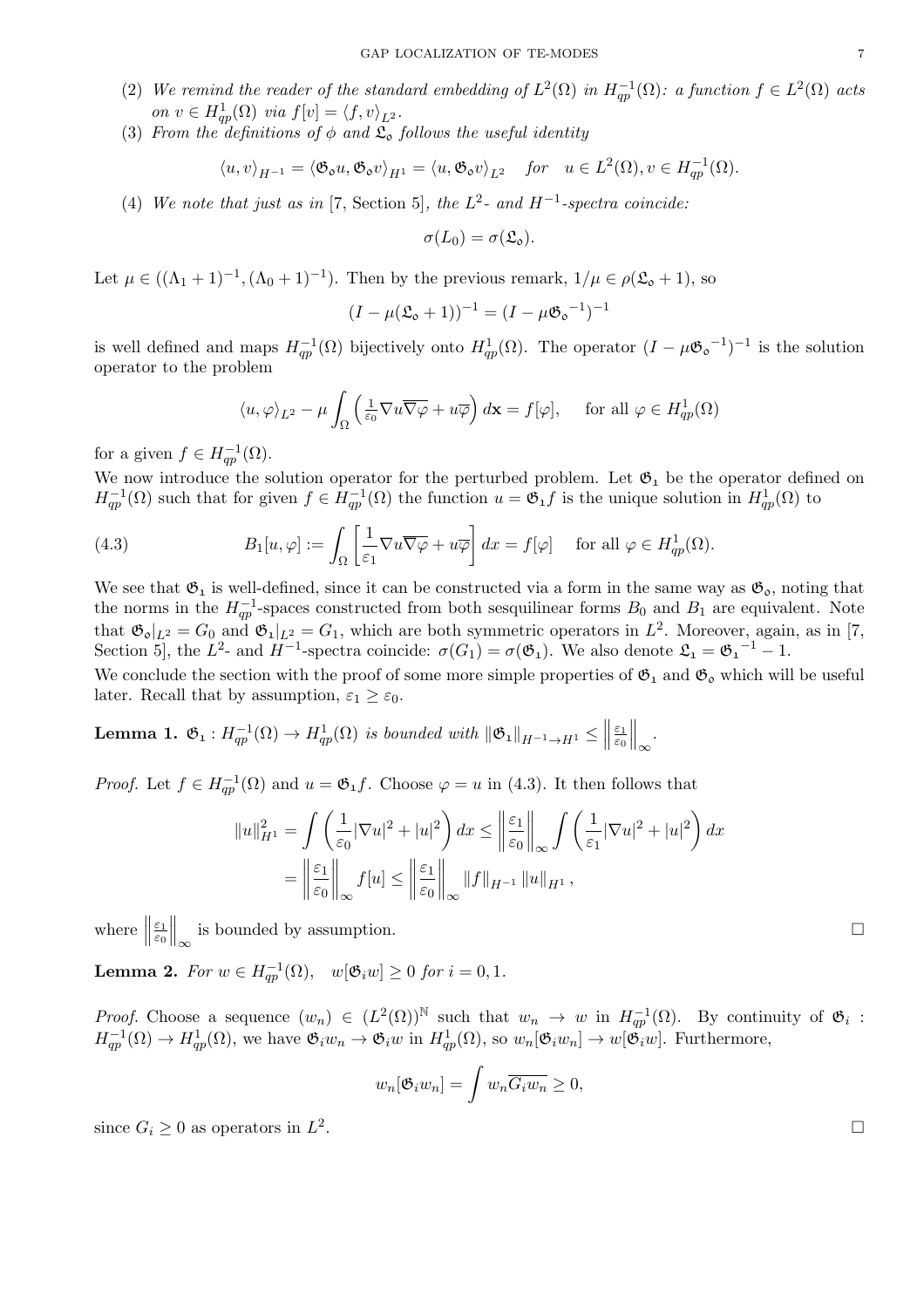#### 5. Birman-Schwinger-type reformulation

An essential feature of our approach is to first perform a Birman-Schwinger-type reformulation of the problem. In this way, we bring the unperturbed Green's operator into play. We will show below (see Lemma 8) that  $\mathfrak{G}_1 - \mathfrak{G}_0$  is compact as an operator in  $H_{qp}^{-1}(\Omega)$ . Hence the spectra of  $\mathfrak{G}_0$  and  $\mathfrak{G}_1$  can only differ by eigenvalues.

The eigenvalue problem for our original operator,  $(L_1 - \lambda)u = 0$  with  $\lambda \in (\Lambda_0, \Lambda_1)$ , is equivalent to

(5.1) 
$$
(\mathfrak{G}_1 - \mu)u = 0, \quad u \in H_{qp}^{-1}(\Omega)
$$

for  $\mu = (\lambda + 1)^{-1} \in ((\Lambda_1 + 1)^{-1}, (\Lambda_0 + 1)^{-1})$ . Then (5.1) implies that each eigenfunction u lies in  $H_{qp}^1(\Omega)$ and so

(5.2)  
\n
$$
(\mathfrak{G}_{1} - \mu)u = 0 \quad \Leftrightarrow \quad (\mathfrak{G}_{0} - \mu)u + (\mathfrak{G}_{1} - \mathfrak{G}_{0})u = 0
$$
\n
$$
\Leftrightarrow \quad (I - \mu \mathfrak{G}_{0}^{-1})u + (\mathfrak{G}_{0}^{-1}\mathfrak{G}_{1} - I)u = 0
$$
\n
$$
u + (I - \mu \mathfrak{G}_{0}^{-1})^{-1}(\mathfrak{G}_{0}^{-1}\mathfrak{G}_{1} - I)u = 0,
$$

where the last equivalence follows, as  $(I - \mu \mathfrak{G}_{\mathfrak{d}}^{-1})^{-1} : H_{qp}^{-1}(\Omega) \to H_{qp}^1(\Omega)$  is bijective.

In order to proceed, it is most convenient to modify the equation (5.2) by suitably projecting out the null space of the operator

$$
K = (\mathfrak{G}_{\mathfrak{d}}^{-1} \mathfrak{G}_{\mathfrak{1}} - I) : H_{qp}^{-1}(\Omega) \to H_{qp}^{-1}(\Omega).
$$

Set  $\mathcal{K} = \overline{\text{ran }K}$  and let  $P: H^{-1}_{qp}(\Omega) \to \mathcal{K}$  be the orthogonal projection on  $\mathcal{K}$ . On  $\mathcal{K}$ , we introduce a new inner product given by

(5.3) 
$$
\langle f, g \rangle_{\mathcal{K}} := \langle Kf, g \rangle_{H^{-1}}.
$$

We will show the symmetry and definiteness of this inner product in the Appendix. Applying P to  $(5.2)$ and noting writing  $u = Pu + (1 - P)u$  in (5.2) we obtain the following equation

$$
(5.4) \t\t v + A_{\mu}v = 0, \ v \in \mathcal{K}
$$

where

(5.5) 
$$
A_{\mu} := P(I - \mu \mathfrak{G}_{\mathfrak{d}}^{-1})^{-1} K : \mathcal{K} \to \mathcal{K}.
$$

 $(5.4)$  is equivalent to  $(5.2)$ : the existence of a nontrivial solution of  $(5.2)$  implies the existence of a nontrivial solution of (5.4) and vice versa.

Next we need to show that  $A_\mu$  is self-adjoint in K and that its spectrum consists only of eigenvalues. What follows now is a sucession of Lemmas, culminating in Proposition 2.

**Lemma 3.** 
$$
(I - \mu \mathfrak{G}_{\mathfrak{d}}^{-1})^{-1}
$$
 is symmetric in  $H_{qp}^{-1}(\Omega)$  for  $\mu \in ((\Lambda_1 + 1)^{-1}, (\Lambda_0 + 1)^{-1})$ .

*Proof.* This is obvious, since  $\mathfrak{L}_{\mathfrak{0}}$  is a self-adjoint operator in  $H_{qp}^{-1}(\Omega)$ .

Lemma 4. We have the estimates

(i)

$$
||K|| \le ||\mathfrak{G}_1||_{H^{-1} \to H^1} \left||\frac{1}{\varepsilon_0} - \frac{1}{\varepsilon_1}\right||_{\infty}
$$

(ii) and for  $u \in \mathcal{K}$ ,

$$
||Ku||_{H^{-1}}^2 \le ||K|| \, ||u||_K^2.
$$
\n(iii) Moreover, if  $\delta := \left\| \frac{1}{\varepsilon_0} - \frac{1}{\varepsilon_1} \right\|_{\infty} < 1 / \left\| \mathfrak{G}_0 \right\|_{H^{-1} \to H^1}$ , then

\n
$$
||\mathfrak{G}_1||_{X^{-1} \to X} < \frac{||\mathfrak{G}_0||_{H^{-1} \to H^1}}{\varepsilon_0}
$$

$$
\|\mathfrak{G}_{1}\|_{H^{-1}\to H^{1}} \leq \frac{\|\mathfrak{G}_{0}\|_{H^{-1}\to H^{1}}}{1-\delta\|\mathfrak{G}_{0}\|_{H^{-1}\to H^{1}}}
$$

.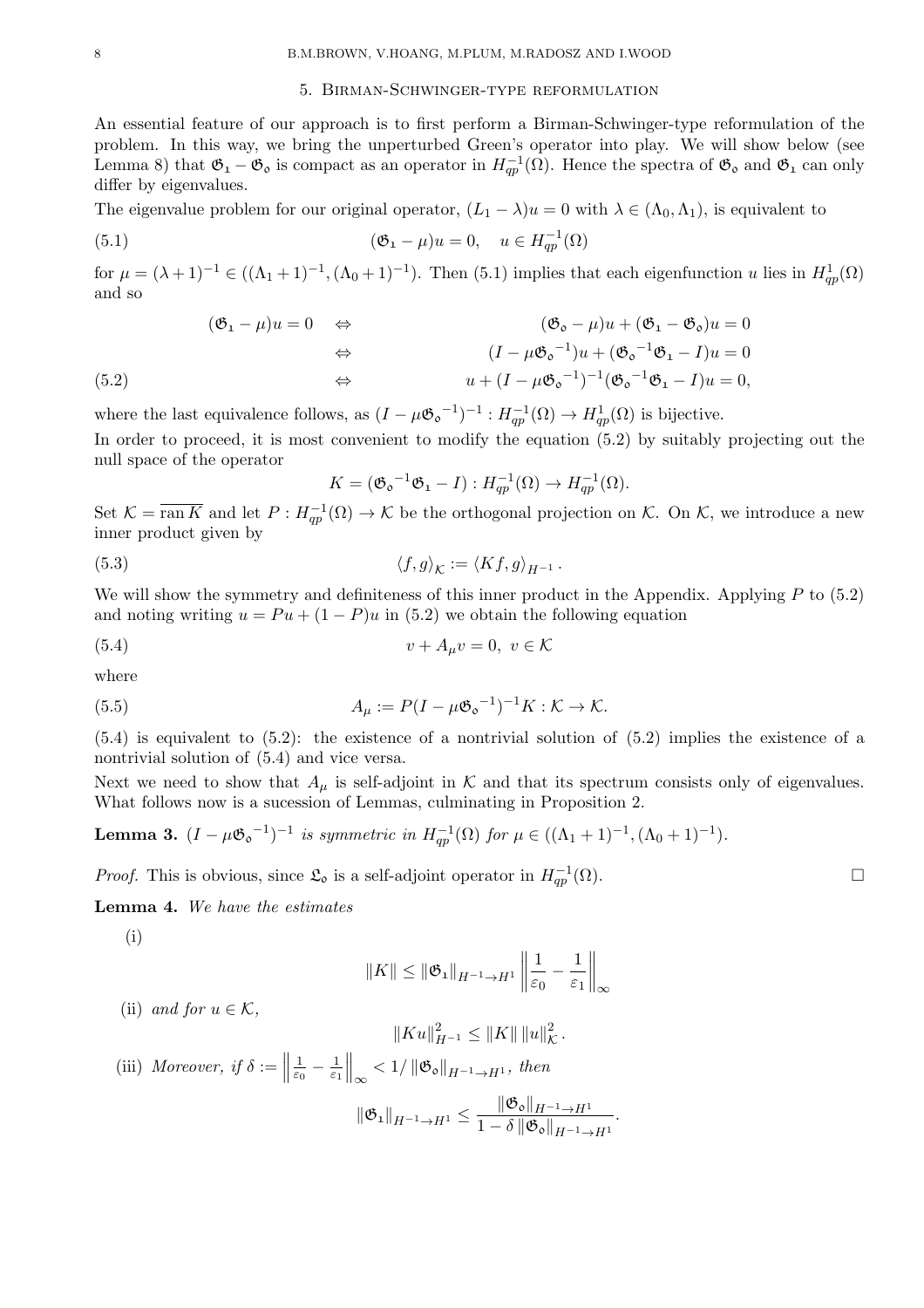*Proof.* The identity  $K = (\mathfrak{L}_{\mathfrak{d}} + 1)\mathfrak{G}_{1} - I = (\mathfrak{L}_{\mathfrak{d}} - \mathfrak{L}_{1})\mathfrak{G}_{1}$  implies for  $u \in H_{qp}^{-1}(\Omega)$  and  $\varphi \in H_{qp}^{1}(\Omega)$ ,

(5.6) 
$$
Ku[\varphi] = \int_{\Omega} \left( \frac{1}{\varepsilon_0} - \frac{1}{\varepsilon_1} \right) \nabla \mathfrak{G}_1 u \nabla \overline{\varphi} \, d\mathbf{x}.
$$

Therefore,

(5.7) 
$$
|Ku[\varphi]| \le \left\| \frac{1}{\varepsilon_0} - \frac{1}{\varepsilon_1} \right\|_{\infty} \left\| \mathfrak{G}_1 u \right\|_{H^1} \|\varphi\|_{H^1},
$$

proving (i). By Lemma 17, we know that K is symmetric with respect to the  $H_{qp}^{-1}$  inner product, and by Lemma 18 we have  $K \geq 0$ . So  $||K||$  is given by the supremum of

$$
\frac{\left\langle K u, u \right\rangle_{H^{-1}_{qp}}}{\left\langle u, u \right\rangle_{H^{-1}_{qp}}}
$$

over all  $u \neq 0$ . Setting  $u = \sqrt{K}v$ , we get

$$
||K|| \ge \frac{\langle Kv, Kv \rangle_{H_{qp}^{-1}}}{\langle Kv, v \rangle_{H_{qp}^{-1}}} = \frac{||Kv||_{H_{qp}^{-1}}}{||v||_{\mathcal{K}}}
$$

for all v such that  $\langle Kv, v \rangle_{H^{-1}_{qp}} = ||v||^2_{\mathcal{K}}$  $\chi^2 \neq 0$ . This gives us (ii). Finally, as  $\mathfrak{G}_1 - \mathfrak{G}_0 = \mathfrak{G}_0 K$ , using (i) we have

$$
\|\mathfrak{G}_{1}\|_{H^{-1}\to H^{1}}\leq\|\mathfrak{G}_{\mathfrak{d}}\|_{H^{-1}\to H^{1}}(1+\|K\|)\leq\|\mathfrak{G}_{\mathfrak{d}}\|_{H^{-1}\to H^{1}}\left(1+\delta\left\|\mathfrak{G}_{1}\right\|_{H^{-1}\to H^{1}}\right)
$$

and rearranging gives (iii).  $\Box$ 

Note in particular that this means that for small perturbations, the only dependence of the bound for  $||Ku||_{H^{-1}}$  on the perturbation  $\varepsilon_1$  is through the term  $||$ 1  $\frac{1}{\varepsilon_0}-\frac{1}{\varepsilon_1}$  $\varepsilon_1$  $\Big\|_{\infty}^{\frac{1}{\alpha}}$ .

**Lemma 5.** Equation (5.1) has a non-trivial solution u iff  $-1$  is an eigenvalue of  $A_\mu$ .

*Proof.* Let  $v = Pu$ , where u is a solution of (5.1). Applying P to (5.2) shows that v solves

$$
(5.8) \t\t v + A_{\mu}v = 0.
$$

Conversely, one easily checks that a solution  $v \neq 0$  of (5.8) gives a solution  $u \neq 0$  of the original problem (5.1): we just have to set  $u = -(I - \mu \mathfrak{G}_0^{-1})^{-1} K v$  and use (5.2), noting that  $Pu = v$ , so  $K u = K v$ . (5.1): we just have to set  $u = -(I - \mu \mathfrak{G}_{\mathfrak{d}}^{-1})^{-1} K v$  and use (5.2), noting that  $Pu = v$ , so  $K u = K v$ .  $\Box$ 

**Lemma 6.**  $A_{\mu}$  is symmetric in K.

*Proof.* Let  $u, v \in \mathcal{K}$ . Then

$$
\langle A_{\mu}u, v \rangle_{\mathcal{K}} = \langle KA_{\mu}u, v \rangle_{H^{-1}} = \langle A_{\mu}u, Kv \rangle_{H^{-1}} = \langle P(I - \mu \mathfrak{G}_{\mathfrak{d}}^{-1})^{-1}Ku, Kv \rangle_{H^{-1}} = \langle (I - \mu \mathfrak{G}_{\mathfrak{d}}^{-1})^{-1}Ku, Kv \rangle_{H^{-1}} = \langle Ku, (I - \mu \mathfrak{G}_{\mathfrak{d}}^{-1})^{-1}Kv \rangle_{H^{-1}} = \langle u, A_{\mu}v \rangle_{\mathcal{K}},
$$

where we have used Lemma 17 and Lemma 3.

In the following recall that  $\varepsilon_1 = \varepsilon_0$  if  $|y| > R$ .

**Lemma 7.** Let  $H_{cs}^{-1}$  denote the space of distributions in  $H_{qp}^{-1}(\Omega)$  with compact support in the  $\hat{\mathbf{y}}$ -direction, the support being contained in  $[0,1] \times [-R, R]$ . Then ran  $K \subseteq H_{cs}^{-1}$ .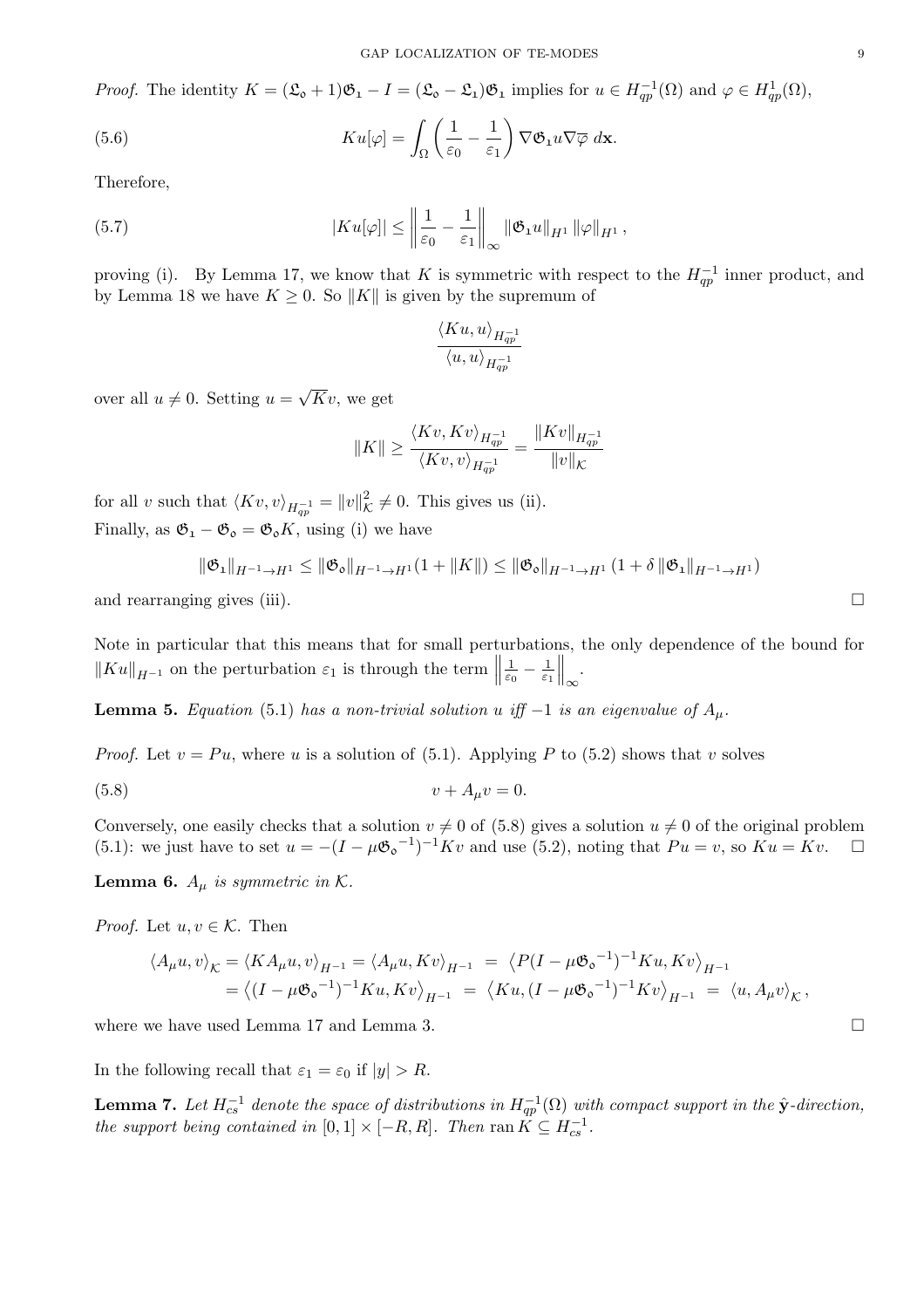Proof. Let  $f \in \text{ran } K$ , i.e. there exists  $g \in H_{qp}^{-1}(\Omega)$  such that  $f = Kg = (\mathfrak{G}_{\mathfrak{d}}^{-1}\mathfrak{G}_{\mathfrak{d}} - I)g$ . Then for any  $\varphi \in H_{qp}^{1}(\Omega)$  we have

$$
f[\varphi] = (\mathfrak{G}_{\mathfrak{d}}^{-1}\mathfrak{G}_{1}g)[\varphi] - g[\varphi] = \int_{\Omega} \left( \frac{1}{\varepsilon_{0}} \nabla \mathfrak{G}_{1}g \overline{\nabla \varphi} + \mathfrak{G}_{1}g \overline{\varphi} \right) - g[\varphi]
$$
  
= 
$$
\int_{\Omega} \left( \frac{1}{\varepsilon_{0}} - \frac{1}{\varepsilon_{1}} \right) \nabla \mathfrak{G}_{1}g \overline{\nabla \varphi} + \int_{\Omega} \left( \frac{1}{\varepsilon_{1}} \nabla \mathfrak{G}_{1}g \overline{\nabla \varphi} + \mathfrak{G}_{1}g \overline{\varphi} \right) - g[\varphi]
$$
  
= 
$$
\int_{\Omega} \left( \frac{1}{\varepsilon_{0}} - \frac{1}{\varepsilon_{1}} \right) \nabla \mathfrak{G}_{1}g \overline{\nabla \varphi}.
$$

Observe that the second integral in the second line of the calculation is just  $((\mathfrak{L}_1 + 1)\mathfrak{G}_1 g)[\varphi]$ . It is therefore clear that f vanishes on all functions  $\varphi$  supported outside the support of  $\frac{1}{\varepsilon_0} - \frac{1}{\varepsilon_1}$  $\varepsilon_1$  $\Box$ 

We are now in a position to establish that the spectrum of  $A_\mu$  consists only of eigenvalues. We first show that  $\mathfrak{G}_1 - \mathfrak{G}_0$  enjoys the same property and thus that existence of any non-trivial solution to (5.1) implies existence of an isolated eigenvalue of  $\mathfrak{G}_1$ .

**Lemma 8.**  $\mathfrak{G}_1 - \mathfrak{G}_0$  is compact as an operator in  $H_{qp}^{-1}(\Omega)$ . Hence, the essential spectra of  $\mathfrak{G}_0$  and  $\mathfrak{G}_1$ coincide.

*Proof.* We show compactness of  $\mathfrak{G}_1 - \mathfrak{G}_0$ . The coincidence of the essential spectra then follows from standard results, see, e.g. [14]. We have the following mappings:

$$
\mathfrak{G}_1 - \mathfrak{G}_0 = \mathfrak{G}_0 K : H_{qp}^{-1}(\Omega) \stackrel{K}{\to} H_{cs}^{-1} \stackrel{\mathfrak{G}_0}{\to} H_{qp}^1(\Omega, e^{\gamma |y|}) \stackrel{c}{\hookrightarrow} H_{qp}^{-1}(\Omega),
$$

where  $\gamma > 0$  and  $H_{qp}^{1}(\Omega, e^{\gamma |y|})$  is the space of functions  $u \in H_{qp}^{1}(\Omega)$  such that  $e^{\gamma |y|}u(x, y) \in H_{qp}^{1}(\Omega)$  with norm  $||u||_{H^1_{qp}(\Omega, e^{\gamma|y|})} := ||e^{\gamma|y|}u||_{H^1}$ . The last embedding is compact (see the Appendix). It remains to show that  $\mathfrak{G}_{\mathfrak{0}} : H^{-1}_{cs} \to H^1_{qp}(\Omega, e^{\gamma |y|}),$  and that it is bounded. Let  $f \in H^{-1}_{cs}$  and  $u = \mathfrak{G}_{\mathfrak{0}}f$ , i.e. for all  $\varphi \in H_{qp}^{1}(\Omega)$  we have

$$
f[\varphi] = \int_{\Omega} \frac{1}{\varepsilon_0} \nabla u \overline{\nabla \varphi} + u \overline{\varphi}.
$$

Set  $\omega = e^{\gamma |y|} u$  and  $\varphi = e^{\gamma |y|} \psi$  where  $\psi$  is compactly supported. Then

$$
f(e^{\gamma|\cdot|}\psi) = \int_{\Omega} \frac{1}{\varepsilon_0} \left( \nabla - \gamma \frac{y}{|y|} \hat{\mathbf{y}} \right) \omega \left( \nabla + \gamma \frac{y}{|y|} \hat{\mathbf{y}} \right) \overline{\psi} + \omega \overline{\psi} = \int_{\Omega} \left( \frac{1}{\varepsilon_0} \nabla \omega \overline{\nabla \psi} + \omega \overline{\psi} \right) + \gamma S_{\gamma} \omega[\psi]
$$

where we have set  $S_{\gamma}: H_{qp}^{1}(\Omega) \to H_{qp}^{-1}(\Omega)$ ,

(5.9) 
$$
S_{\gamma}\omega[\psi] := \int_{\Omega} \frac{1}{\varepsilon_0} \left( -\frac{y}{|y|} \frac{\overline{\partial}\psi}{\partial y}\omega + \frac{y}{|y|} \frac{\partial\omega}{\partial y}\overline{\psi} - \gamma\omega\overline{\psi} \right).
$$

Now,  $f \circ e^{\gamma |\cdot|} = (\mathfrak{L}_{o} + 1)\omega + \gamma S_{\gamma}\omega \in H_{cs}^{-1}$ , as f is. Hence,  $\mathfrak{G}_{o}(f \circ e^{\gamma |\cdot|}) = \omega + \mathfrak{G}_{o}(\gamma S_{\gamma}\omega) = (I + \mathfrak{G}_{o}\gamma S_{\gamma})\omega$ . For small  $|\gamma|$  this can be inverted by the Neumann series, so  $\omega = (I + \mathfrak{G}_{\mathfrak{d}} \gamma S_{\gamma})^{-1} \mathfrak{G}_{\mathfrak{d}}(f \circ e^{\gamma |\cdot|})$  and

$$
\|\omega\|_{H^1} \le \left\| (I + \mathfrak{G}_\mathfrak{d} \gamma S_\gamma)^{-1} \right\|_{H^1 \to H^1} \left\| \mathfrak{G}_\mathfrak{d}(f \circ e^{\gamma |\cdot|}) \right\|_{H^1}
$$

Thus  $||e^{\gamma |\cdot|}u||_{H^1} \leq C_\gamma ||f||_{H^{-1}}$ .

**Proposition 2.**  $A_\mu : \mathcal{K} \to \mathcal{K}$  is a compact, self-adjoint operator on  $\mathcal{K}$ .

*Proof.* We rewrite the operator as  $A_{\mu} = P \mathfrak{G}_{\mathfrak{d}}^{-1} (I - \mu \mathfrak{G}_{\mathfrak{d}}^{-1})^{-1} \mathfrak{G}_{\mathfrak{d}} K$ . By Lemma 4, the operator  $K : \mathcal{K} \to$  $H_{qp}^{-1}(\Omega)$  is bounded, and it maps into  $H_{cs}^{-1}$  by Lemma 7. Since, again using Lemma 4, we have

$$
||Pu||_{\mathcal{K}}^2 = \langle KPu, Pu \rangle_{H^{-1}} = \langle Ku, u \rangle_{H^{-1}} \le ||Ku||_{H^{-1}} ||u||_{H^{-1}} \le C ||u||_{H^{-1}}^2,
$$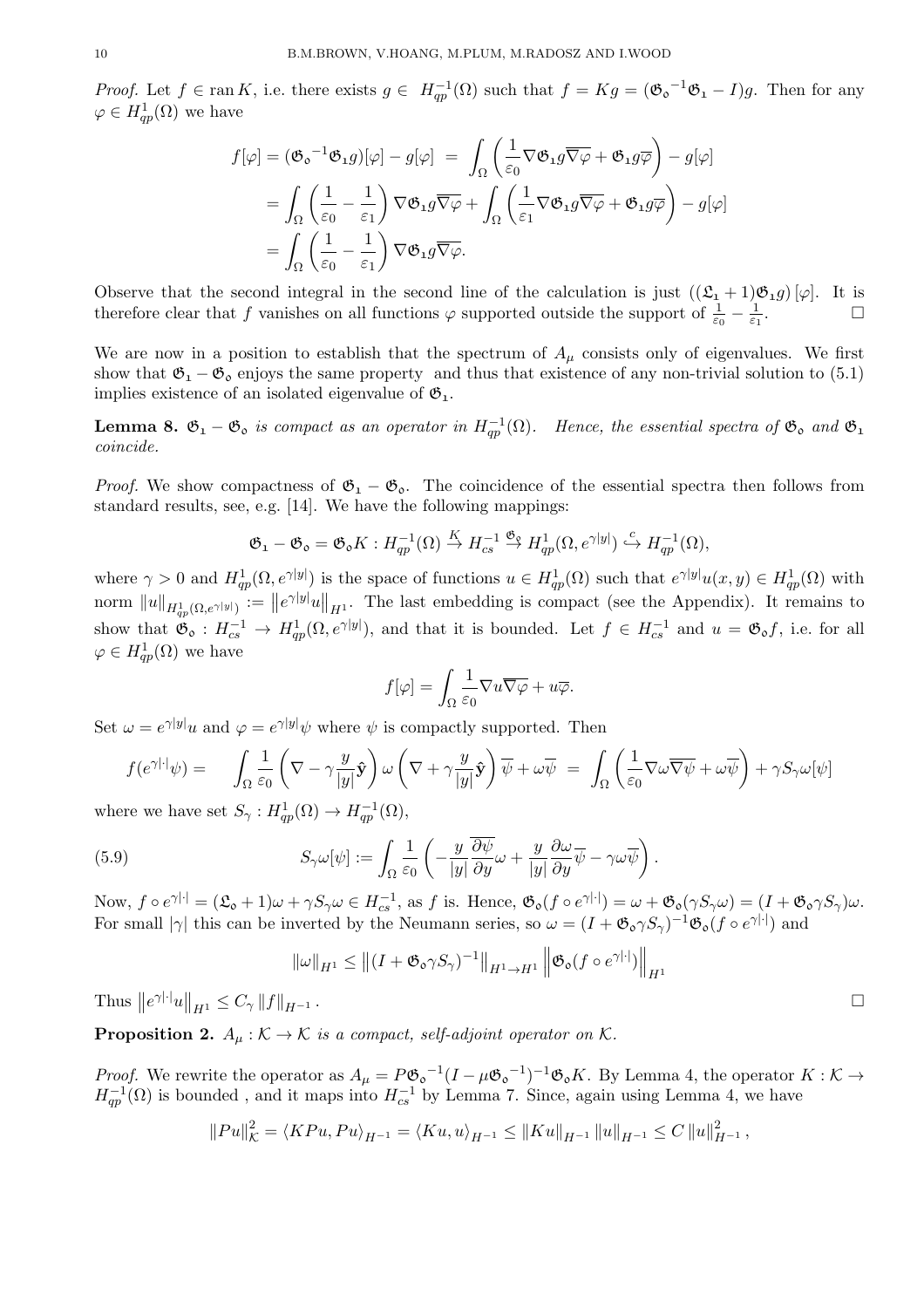the operator  $P: H_{qp}^{-1}(\Omega) \to \mathcal{K}$  is bounded. As  $\mu^{-1} \in \rho(\mathfrak{L}_{\mathfrak{d}} + 1)$ , the operator  $I - \mu(\mathfrak{L}_{\mathfrak{d}} + 1) : H_{qp}^{1}(\Omega) \to$  $H_{qp}^{-1}(\Omega)$  is onto, and bounded, and hence also  $(I - \mu \mathfrak{G}_{\mathfrak{d}}^{-1})^{-1} : H_{qp}^{-1}(\Omega) \to H_{qp}^{1}(\Omega)$  is continuous and, as in the proof of Lemma 8, we have the following mapping properties

$$
\mathcal{K} \xrightarrow{K} H_{cs}^{-1} \xrightarrow{\mathfrak{G}_{\mathfrak{S}}} H_{qp}^{-1}(\Omega)^{(I-\mu \underline{\mathfrak{G}_{\mathfrak{O}}}^{-1})^{-1}} H_{qp}^{1}(\Omega) \xrightarrow{\mathfrak{G}_{\mathfrak{O}}} H_{qp}^{-1}(\Omega) \xrightarrow{P} \mathcal{K}.
$$

Thus,  $A_{\mu}: \mathcal{K} \to \mathcal{K}$  is compact.

#### 6. Existence of spectrum for weak perturbations

We next estimate the eigenvalues of  $A_\mu$  using variational methods. Lemma 5 enables us to study our spectral problem by applying variational methods to the equation (5.8). As a mathematical subtlety, note that K is in general not complete with  $\langle \cdot, \cdot \rangle_{\mathcal{K}}$  as an inner product. However, this does not affect our arguments, since the spectral theory of symmetric compact operators is applicable on Pre-Hilbert spaces (see [22]).

It follows from our analysis below that (at least) for some  $\mu$  in the spectral gap  $((\Lambda_1 + 1)^{-1}, (\Lambda_0 + 1)^{-1})$ , the operator  $A_\mu$  has a negative eigenvalue. Our strategy consists in following  $\kappa(\mu)$ , the most negative eigenvalue of the operator  $A_{\mu}$ , as  $\mu$  varies.  $\kappa(\mu)$  can be characterized by

(6.1) 
$$
\kappa(\mu) = \min_{u \neq 0} \frac{\langle u, A_{\mu} u \rangle_{\mathcal{K}}}{\langle u, u \rangle_{\mathcal{K}}}.
$$

We prove below that  $\kappa(\mu)$  is monotonically increasing in  $\mu$  and continuous, in the range  $(\Lambda_1 + 1)^{-1} < \mu <$  $(\Lambda_0 + 1)^{-1}$ , and that  $\kappa(\mu)$  goes to  $-\infty$  as  $\mu$  approaches  $(\Lambda_1 + 1)^{-1}$  from the right. At the same time, we will find a  $\tilde{\mu}$  to the right of  $(\Lambda_1 + 1)^{-1}$  for which  $-1 < \kappa(\tilde{\mu})$ , provided  $(2.10)$  is satisfied. Hence  $\kappa(\mu) = -1$ holds necessarily for some  $\mu$ , i.e.  $A_{\mu}$  has  $-1$  as an eigenvalue and (5.8) has a non-trivial solution.

**Lemma 9.** For  $\mu$  in the spectral gap  $((\Lambda_1 + 1)^{-1}, (\Lambda_0 + 1)^{-1})$  we have that  $\mu \mapsto \kappa(\mu)$  is continuous and increasing.

Proof. As  $\mu \mapsto A_{\mu}$  is norm-continuous, we have that for  $\mu \in ((\Lambda_1 + 1)^{-1}, (\Lambda_0 + 1)^{-1})$  and  $\tilde{\varepsilon} > 0$ , there exists  $\delta > 0$  such that  $|\mu - \tilde{\mu}| < \delta$  implies, for every  $u \in \mathcal{K}$ ,

$$
\left| \langle A_{\mu} u, u \rangle_{\mathcal{K}} - \langle A_{\widetilde{\mu}} u, u \rangle_{\mathcal{K}} \right| \leq \widetilde{\varepsilon} \| u \|_{\mathcal{K}}^2.
$$

Thus

$$
\frac{\langle A_{\widetilde{\mu}}u,u\rangle_{\mathcal{K}}}{\|u\|_{\mathcal{K}}^2}\leq \frac{\langle A_{\mu}u,u\rangle_{\mathcal{K}}}{\|u\|_{\mathcal{K}}^2}+\widetilde{\varepsilon},
$$

and therefore  $\kappa(\tilde{\mu}) \leq \kappa(\mu) + \tilde{\varepsilon}$  by (6.1). Similarly, we obtain the reverse inequality. Together these imply continuity of  $\mu \mapsto \kappa(\mu)$ .

We next consider monotonicity. Let  $u \in \mathcal{K}$ ,

$$
(\Lambda_1 + 1)^{-1} < \widetilde{\mu} < \mu < (\Lambda_0 + 1)^{-1}
$$

and  $N := \langle (A_\mu - A_{\widetilde{\mu}})u, u \rangle_{\mathcal{K}}$ . Then using Lemma 17,

$$
N = \langle P\left[ (I - \mu \mathfrak{G}_{\mathfrak{d}}^{-1})^{-1} - (I - \widetilde{\mu} \mathfrak{G}_{\mathfrak{d}}^{-1})^{-1} \right] K u, u \rangle_{\mathcal{K}}
$$
  
=  $\langle \left[ (I - \mu \mathfrak{G}_{\mathfrak{d}}^{-1})^{-1} - (I - \widetilde{\mu} \mathfrak{G}_{\mathfrak{d}}^{-1})^{-1} \right] K u, K u \rangle_{H^{-1}}.$ 

Let  $(v_n)$  be a sequence in  $L^2(\Omega)$  such that  $v_n \to Ku$  in  $H_{qp}^{-1}(\Omega)$ . Then

$$
N = \lim_{n \to \infty} \left\langle \left[ (I - \mu \mathfrak{G}_{\mathfrak{d}}^{-1})^{-1} - (I - \widetilde{\mu} \mathfrak{G}_{\mathfrak{d}}^{-1})^{-1} \right] v_n, v_n \right\rangle_{H^{-1}}
$$
  
= 
$$
\lim_{n \to \infty} \left\langle G_0 \left[ (I - \mu \mathfrak{G}_{\mathfrak{d}}^{-1})^{-1} - (I - \widetilde{\mu} \mathfrak{G}_{\mathfrak{d}}^{-1})^{-1} \right] v_n, v_n \right\rangle_{L^2}.
$$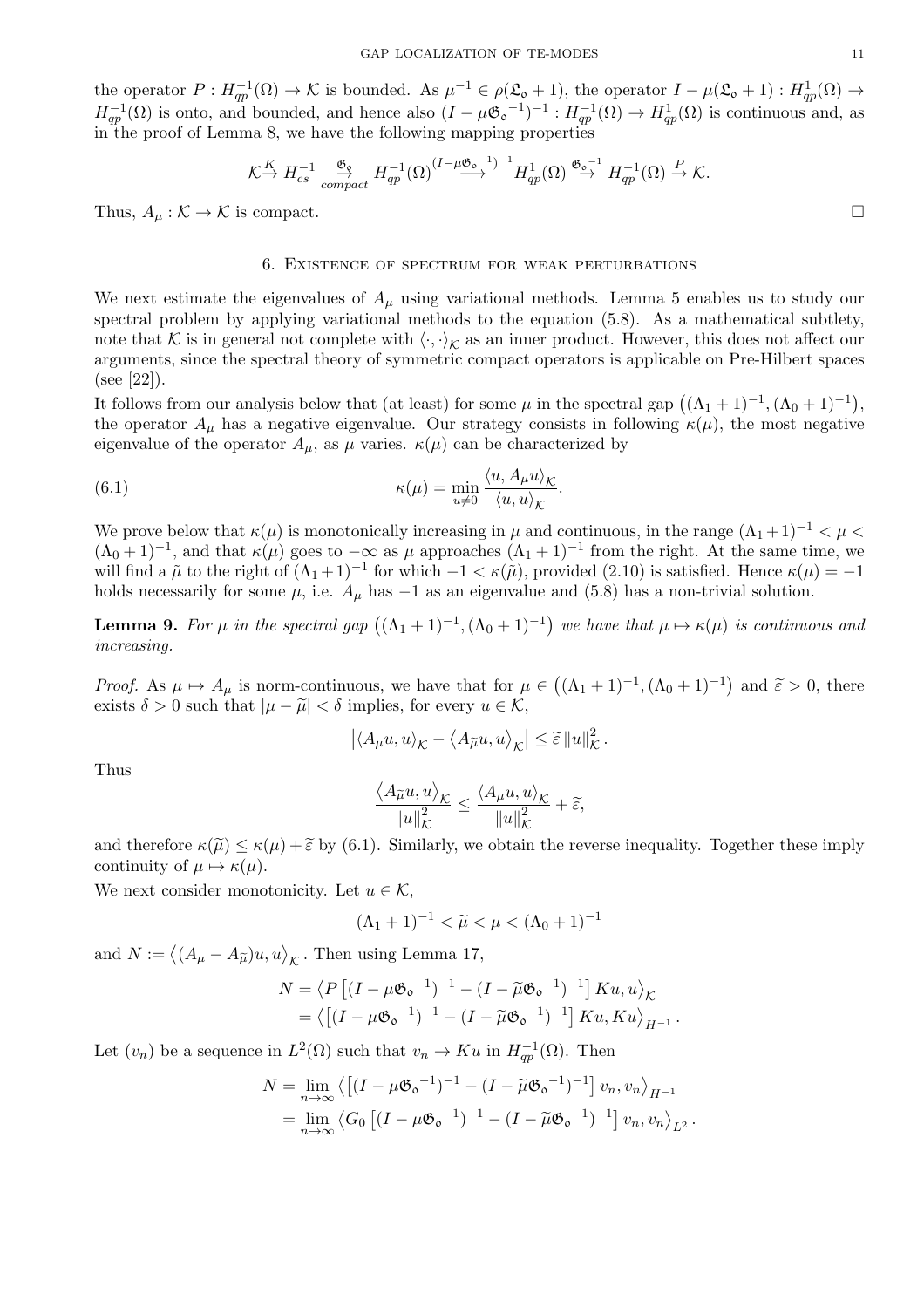As  $v_n \in L^2$  we can use the representation of  $G_0$  and the resolvents in terms of the Bloch functions, so from  $(3.3)$  and  $(3.4)$ , we have

$$
N = \lim_{n \to \infty} \int_{-\pi}^{\pi} \sum_{s} \frac{1}{\lambda_s(k) + 1} \left[ \frac{1}{1 - \mu(\lambda_s(k) + 1)} - \frac{1}{1 - \widetilde{\mu}(\lambda_s(k) + 1)} \right] \left| \langle Uv_n(k), \psi_s(k) \rangle_{L^2} \right|^2 dk.
$$

Since

$$
\frac{1}{\lambda_s(k)+1} \left[ \frac{1}{1-\mu(\lambda_s(k)+1)} - \frac{1}{1-\widetilde{\mu}(\lambda_s(k)+1)} \right] =
$$
  

$$
\frac{\mu-\widetilde{\mu}}{(1-\mu(\lambda_s(k)+1))(1-\widetilde{\mu}(\lambda_s(k)+1))} > 0,
$$

we have  $N > 0$ . Thus, by (6.1), the map  $\mu \mapsto \kappa(\mu)$  is monotonically increasing.

We next seek both lower and upper bounds on  $(6.1)$ .

#### 6.1. Lower bound.

**Lemma 10.** For all  $u \in \mathcal{K}$  and  $\mu \in ((\Lambda_1 + 1)^{-1}, (\Lambda_0 + 1)^{-1})$  we have

$$
\langle A_{\mu}u, u \rangle_{\mathcal{K}} \ge \frac{1}{1 - \mu(\Lambda_1 + 1)} ||Ku||_{H^{-1}}^2.
$$

*Proof.* Let  $(v_n) \in (L^2(\Omega))^{\mathbb{N}}$  such that  $v_n \to Ku \in H_{qp}^{-1}(\Omega)$ . Then, as in the proof of Lemma 6,

$$
\langle A_{\mu}u, u \rangle_{\mathcal{K}} = \langle (I - \mu \mathfrak{G}_{\mathfrak{d}}^{-1})^{-1}Ku, Ku \rangle_{H^{-1}}.
$$

Using the expansions in terms of Bloch functions (3.3) and (3.4), we have

$$
\langle A_{\mu}u, u \rangle_{\mathcal{K}} = \langle (I - \mu \mathfrak{G}_{\mathfrak{d}})^{-1} \cdot K u, K u \rangle_{H^{-1}} = \lim_{n \to \infty} \langle (I - \mu \mathfrak{G}_{\mathfrak{d}})^{-1} \cdot v_n, v_n \rangle_{H^{-1}}
$$
  
= 
$$
\lim_{n \to \infty} \langle \phi^{-1} (I - \mu \mathfrak{G}_{\mathfrak{d}})^{-1} \cdot v_n, \phi^{-1} v_n \rangle_{H^1} = \lim_{n \to \infty} \langle G_0 (I - \mu \mathfrak{G}_{\mathfrak{d}})^{-1} \cdot v_n, v_n \rangle_{L^2}
$$
  
= 
$$
\lim_{n \to \infty} \sum_{s} \int_{-\pi}^{\pi} \frac{1}{1 - \mu(\lambda_s(k) + 1)} \cdot \frac{1}{\lambda_s(k) + 1} |\langle U v_n, \psi_s \rangle|^2 dk.
$$

Next, let M be the index introduced in  $(2.7)$ . Then, as all terms in the series with  $s < M$  are non-negative, we have

$$
\langle A_{\mu}u, u \rangle_{\mathcal{K}} \ge \lim_{n \to \infty} \sum_{s \ge M} \int_{-\pi}^{\pi} \frac{1}{1 - \mu(\lambda_s(k) + 1)} \cdot \frac{1}{\lambda_s(k) + 1} |\langle Uv_n, \psi_s \rangle|^2 dk
$$
  

$$
\ge \frac{1}{1 - \mu(\Lambda_1 + 1)} \lim_{n \to \infty} \sum_{s \ge M} \int_{-\pi}^{\pi} \frac{1}{\lambda_s(k) + 1} |\langle Uv_n, \psi_s \rangle|^2 dk.
$$

Since  $\frac{1}{1 - \mu(\Lambda_1 + 1)} < 0$ , we can now add the missing bands back in to get

$$
\langle A_{\mu}u, u \rangle_{\mathcal{K}} \ge \frac{1}{1 - \mu(\Lambda_1 + 1)} \lim_{n \to \infty} \sum_{s} \int_{-\pi}^{\pi} \frac{1}{\lambda_s(k) + 1} |\langle Uv_n, \psi_s \rangle|^2 dk
$$
  
= 
$$
\lim_{n \to \infty} \frac{1}{1 - \mu(\Lambda_1 + 1)} \langle \phi^{-1}v_n, v_n \rangle_{L^2}
$$
  
= 
$$
\lim_{n \to \infty} \frac{1}{1 - \mu(\Lambda_1 + 1)} ||v_n||_{H^{-1}}^2 = \frac{1}{1 - \mu(\Lambda_1 + 1)} ||Ku||_{H^{-1}}^2,
$$

as required.  $\Box$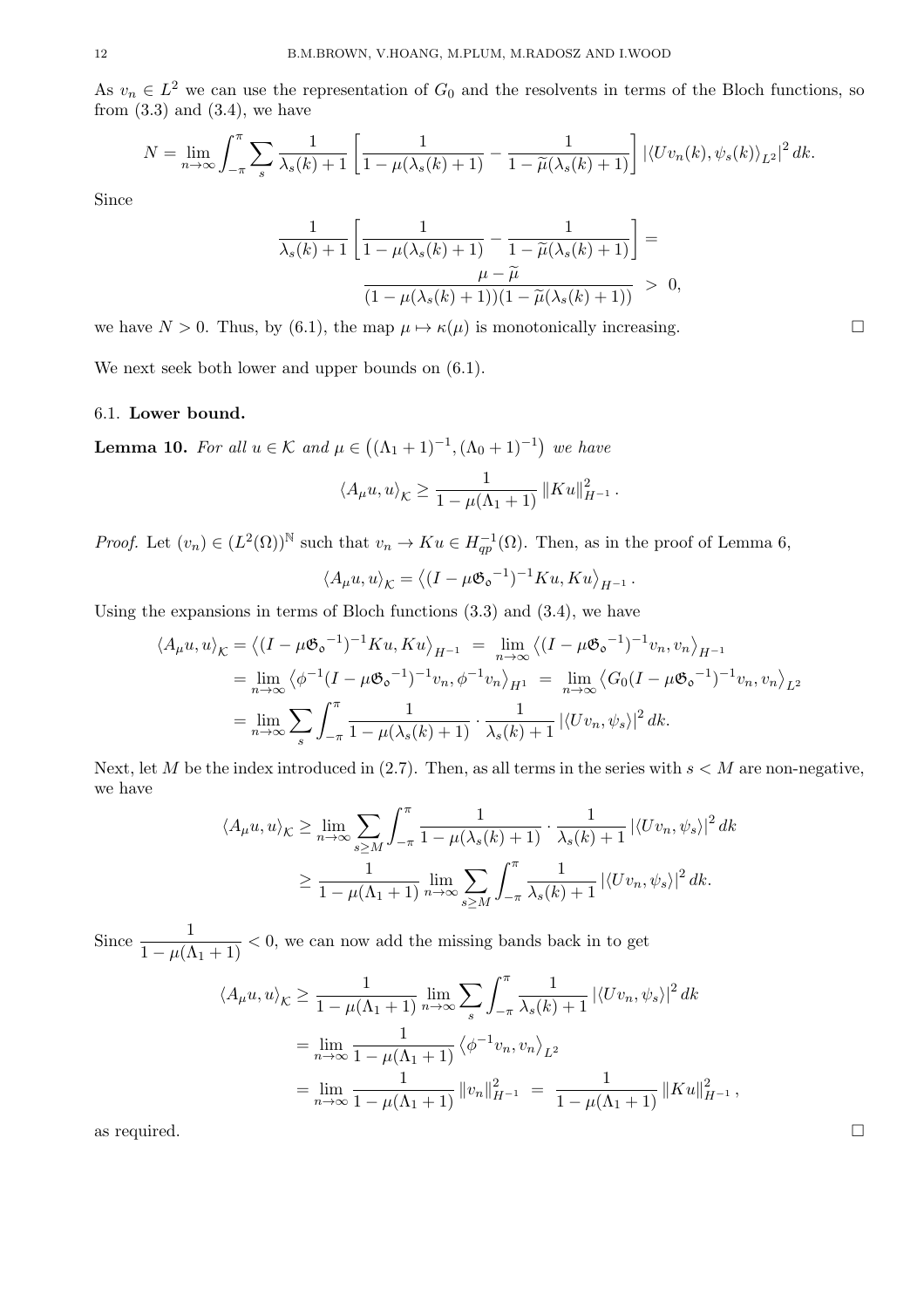From this, Lemma 4 (ii) and (iii) easily lead to

(6.2) 
$$
\frac{\langle A_{\mu}u, u \rangle_{\mathcal{K}}}{\|u\|_{\mathcal{K}}^{2}} \geq \frac{\|\mathfrak{G}_{1}\|_{H^{-1} \to H^{1}}}{1 - \mu(\Lambda_{1} + 1)} \frac{\left\|\frac{1}{\varepsilon_{0}} - \frac{1}{\varepsilon_{1}}\right\|_{\infty}}{1 - \mu(\Lambda_{1} + 1)}.
$$

Corollary 1. If  $\parallel$ 1  $\frac{1}{\varepsilon_0}-\frac{1}{\varepsilon_1}$  $\varepsilon_1$  $\left\| \_\infty \right\}$  satisfies the estimate (2.12), then there exists  $\mu \in \left( \frac{1}{\Lambda_1 + 1}, \frac{1}{\Lambda_0 + 1} \right)$  such that  $\left\langle A_{\mu}u,u\right\rangle _{\mathcal{K}}$  $||u||^2_{k}$ K  $\geq c > -1$  for all  $u \in \mathcal{K}$ .

Proof. For  $\mu \to (\Lambda_0 + 1)^{-1}$ , the right hand side of (6.2) tends to a limit, which is greater than -1 by  $(2.12).$ 

Inequality (6.2) also shows that for a fixed  $\mu$  in the spectral gap, the size of the perturbation has to reach a threshold before it is possible for  $\mu$  to lie in the spectrum of  $\mathfrak{G}_1$ .

6.2. Upper bound. In this part, we show that the minimum of the Rayleigh quotient of  $A_\mu$  diverges to  $-\infty$  as  $\mu$  approaches  $\frac{1}{\Lambda_1+1}$  from above (Lemma 16). To do this, we have to determine a suitable test function (Lemma 12) and show that we can approximate it appropriately by smoother functions (Lemmas 13, 14 and 15). In a first step, to bring the interaction with the gap edge into play, we use the edge Bloch wave  $\psi_M$ . Here, M is as introduced in (2.7). We recall our assumption that there exists a ball D such that  $\varepsilon_1 - \varepsilon_0 > 0$  on D.

Lemma 11.  $(\mathfrak{L}_{\mathfrak{0}} - \mathfrak{L}_{1}) \psi_M(\cdot, k_y^0) \neq 0$ .

*Proof.* Assume  $(\mathfrak{L}_{\mathfrak{0}} - \mathfrak{L}_{\mathfrak{1}})\psi_M(\cdot, k_y^0) = 0$ . Then

$$
[(\mathfrak{L}_{\mathfrak{0}} - \mathfrak{L}_{\mathfrak{1}})\psi_M(\cdot, k_y^0)][\psi_M(\cdot, k_y^0)] = 0, \text{ so } \int_{\Omega} \left(\frac{1}{\varepsilon_0} - \frac{1}{\varepsilon_1}\right) |\nabla \psi_M(\cdot, k_y^0)|^2 = 0
$$

and  $\nabla \psi_M(\cdot, k_y^0) = 0$  on D. Hence  $L_0 \psi_M(\cdot, k_y^0) = 0$  on D. Together with  $(L_0 - \Lambda_1) \psi_M(\cdot, k_y^0) = 0$  on  $\Omega$ , this gives  $\psi_M(\cdot, k_y^0) = 0$  on D and by unique continuation  $\psi_M(\cdot, k_y^0) \equiv 0$  (see [2]).

**Remark 3.** The condition we require for our results is  $(\mathfrak{L}_{\mathfrak{d}} - \mathfrak{L}_{\mathfrak{1}})\psi_M(\cdot, k_y^0) \neq 0$ . We make the assumption on  $\varepsilon_1 - \varepsilon_0$  instead, as this can be checked from the data.

**Lemma 12.** There exists  $u \in \mathcal{K}$  such that  $[(\mathfrak{L}_{o} - \mathfrak{L}_{1})\psi_{M}(\cdot, k_{y}^{0})][\mathfrak{G}_{1}u] \neq 0$ .

Proof. As  $\mathfrak{G}_1$  :  $H^{-1}_{qp}(\Omega) \to H^1_{qp}(\Omega)$  is surjective, by Lemma 11 there exists  $\tilde{u} \in H^{-1}_{qp}(\Omega)$  such that  $[(\mathfrak{L}_{\mathfrak{0}} - \mathfrak{L}_{1}) \psi_{M}(\cdot, k_{y}^{0})] [\mathfrak{G}_{1} \tilde{u}] \neq 0$ . Set  $u = P \tilde{u}$ , then

$$
\begin{split} [(\mathfrak{L}_{\mathfrak{0}} - \mathfrak{L}_{\mathfrak{1}}) \psi_M(\cdot,k_y^0)] [\mathfrak{G}_{\mathfrak{1}} u] &= \int_{\Omega} \left( \frac{1}{\varepsilon_0} - \frac{1}{\varepsilon_1} \right) \nabla \psi_M(\cdot,k_y^0) \overline{\nabla \mathfrak{G}_{\mathfrak{1}} u} \\ &= \overline{[(\mathfrak{L}_{\mathfrak{0}} - \mathfrak{L}_{\mathfrak{1}}) \mathfrak{G}_{\mathfrak{1}} u] [\psi_M(\cdot,k_y^0)]} \, = \, \overline{[K u] [\psi_M(\cdot,k_y^0)]} \\ &= \overline{[K P \tilde{u}] [\psi_M(\cdot,k_y^0)]} \, = \, \overline{[K \tilde{u}] [\psi_M(\cdot,k_y^0)]}. \end{split}
$$

Reversing all the steps with u replaced by  $\tilde{u}$ , we get

$$
[(\mathfrak{L}_{\mathfrak{d}} - \mathfrak{L}_{\mathfrak{1}})\psi_M(\cdot, k_y^0)][\mathfrak{G}_{\mathfrak{1}} u] = [(\mathfrak{L}_{\mathfrak{d}} - \mathfrak{L}_{\mathfrak{1}})\psi_M(\cdot, k_y^0)][\mathfrak{G}_{\mathfrak{1}}\tilde{u}] \neq 0,
$$

which completes the proof.  $\Box$ 

From now on, u will always denote the test function in  $K$  given in Lemma 12. In considering the Rayleigh quotient for our test function, expressions involving  $Ku = (\mathfrak{L}_{o} - \mathfrak{L}_{1})\mathfrak{G}_{1}u$  will arise. To be able to make use of the resolvent representation via Bloch waves in  $L^2(\Omega)$ , we need to regularize Ku. First, define

$$
Tu = \left(\frac{1}{\varepsilon_0} - \frac{1}{\varepsilon_1}\right) \nabla \mathfrak{G}_1 u
$$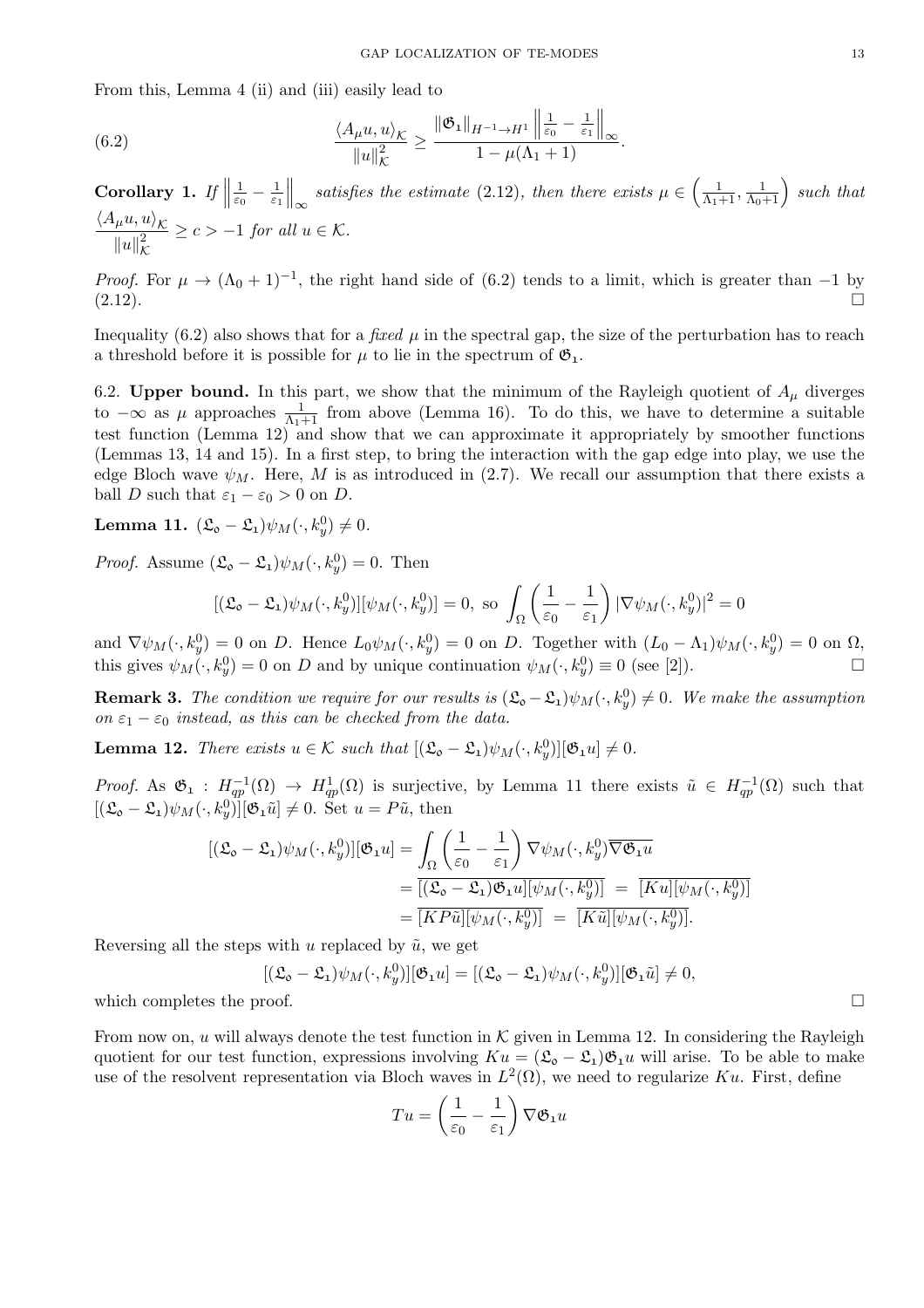and extend Tu quasi-periodically from  $\Omega$  to  $\mathbb{R}^2$ . Next, we introduce a mollifier  $(\chi_n)_{n\geq 0}$  with support in  $[0, 1]^2$  and set

$$
u_n = Tu * \chi_n
$$
 and  $v_n = -\operatorname{div}(Tu * \chi_n)$ .

Then  $u_n|_{\Omega}, v_n|_{\Omega}$  are supported on  $\Omega_n$ , a neighbourhood of  $[0, 1] \times [-R, R]$  in  $\Omega$  and with U denoting the Floquet-Bloch transform in the  $\hat{y}$ -direction, we have for sufficiently large n that

(6.3) 
$$
Uu_n(x,y,k) = \frac{1}{2\pi} \sum_{m \in \mathbb{Z}} e^{ikm} u_n(x,y-m) = \frac{1}{2\pi} \sum_{|m| \le R+1} e^{ikm} u_n(x,y-m).
$$

Similarly,

(6.4) 
$$
Uv_n(x,y,k) = \frac{1}{2\pi} \sum_{|m| \le R+1} e^{ikm} u_n(x,y-m).
$$

In particular, in both cases, the sum is finite.

We now show that this gives us the desired smooth approximation of  $Ku$ .

Lemma 13.  $v_n \to Ku$  in  $H^{-1}_{qp}(\Omega)$ .

*Proof.* Let  $\varphi \in H_{qp}^{1}(\Omega)$ . Then

$$
v_n[\varphi] = \int_{\Omega_n} v_n \overline{\varphi} = \int_{\Omega_n} \left( \left( \frac{1}{\varepsilon_0} - \frac{1}{\varepsilon_1} \right) \nabla \mathfrak{G}_1 u \ast \chi_n \right) \overline{\nabla \varphi} = \int_{\Omega_n} \left( T u \ast \chi_n \right) \overline{\nabla \varphi},
$$

where the boundary term in the integration by parts vanishes, as all functions satisfy quasiperiodic boundary conditions in the  $\hat{\mathbf{x}}$ -direction. On the other hand,

$$
K u[\varphi] = \int_{(0,1)\times(-R,R)} \left(\frac{1}{\varepsilon_0} - \frac{1}{\varepsilon_1}\right) \nabla \mathfrak{G}_1 u \overline{\nabla \varphi} = \int_{(0,1)\times(-R,R)} Tu \overline{\nabla \varphi}.
$$

Hence,

$$
|(Ku - v_n)[\varphi]| = \left| \int_{\Omega} (Tu - Tu * \chi_n) \overline{\nabla \varphi} \right| \leq ||Tu - Tu * \chi_n||_{L^2} ||\varphi||_{H^1}.
$$

As  $Tu - Tu * \chi_n \to 0$  in  $L^2(\Omega)$ , we see that  $v_n \to Ku$  in  $H^{-1}_{qp}(\Omega)$ .

Before finally considering the Rayleigh quotient, we need two more auxilliary results.

**Lemma 14.**  $Uu_n(\cdot,k) \to U(Tu)(\cdot,k)$  uniformly in k in  $L^2((0,1)^2)$  as  $n \to \infty$ .

*Proof.* We consider the expression for  $Uu_n$  from (6.3) and note that

$$
UTu(x,y,k) = \frac{1}{2\pi} \sum_{|m| \le R} e^{ikm} Tu(x,y-m).
$$

Clearly, we have that  $(Tu * \chi_n)(\cdot, \cdot - m)|_{(0,1)^2} \to Tu(\cdot, \cdot - m)|_{(0,1)^2}$  in  $L^2((0,1)^2)$  for  $|m| \leq R$  and  $||e^{\mp ik}u_n(x, y \pm (R+1))||_{L^2} = ||u_n(x, y \pm (R+1))||_{L^2} \to 0$  uniformly in k.

**Lemma 15.** There exist  $c > 0, \delta > 0$  and  $N \in \mathbb{N}$  such that

$$
|\langle Uv_n(\cdot,k), \psi_M(\cdot,k)\rangle|^2 \geq c
$$

for all  $|k - k_y^0| < \delta$  and  $n > N$ .

Proof. Integrating by parts, we have

$$
\langle Uv_n(\cdot,k),\psi_M(\cdot,k)\rangle = \int_{(0,1)^2} Uu_n(\cdot,k)\cdot \overline{\nabla \psi_M(\cdot,k)} \rightarrow \int_{(0,1)^2} UTu(\cdot,k)\cdot \overline{\nabla \psi_M(\cdot,k)},
$$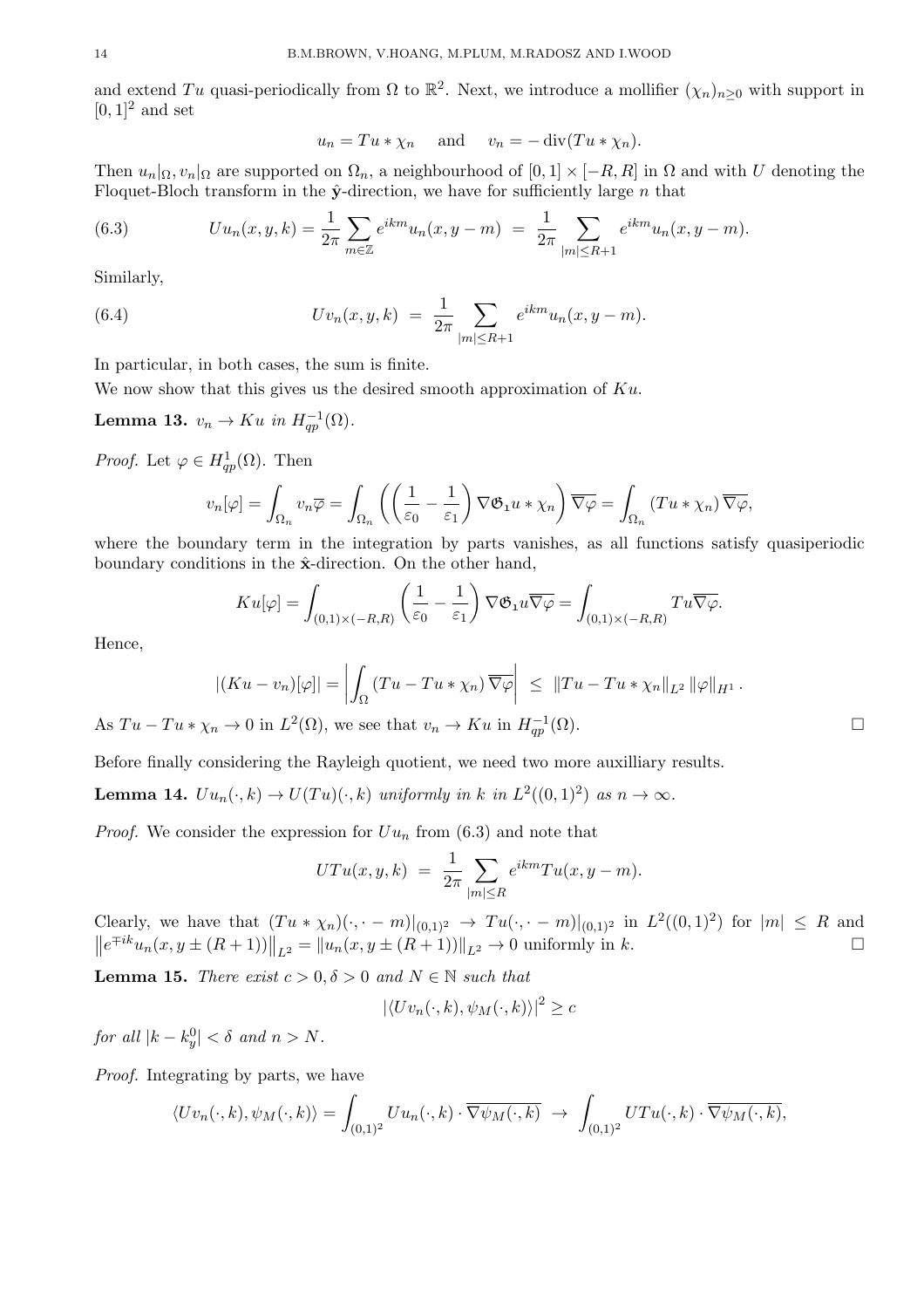where, by Lemma 14 the convergence is uniform in  $k$ . Now, in view of the location of the support of the functions, and using the quasi-periodicity of  $\psi_M$ ,

$$
\int_{(0,1)^2} UTu(\cdot,k) \cdot \overline{\nabla \psi_M(\cdot,k)} = \frac{1}{2\pi} \sum_{|m| \le R} \int_{(0,1)^2} e^{ikm} Tu(x,y-m) \overline{\nabla \psi_M(x,y,k)}
$$

$$
= \frac{1}{2\pi} \int_{(0,1) \times (-R,R)} Tu(x,z) \overline{\nabla \psi_M(x,z,k)}
$$

$$
= \frac{1}{2\pi} \int_{\Omega} \left(\frac{1}{\varepsilon_0} - \frac{1}{\varepsilon_1}\right) \nabla \mathfrak{G}_1 u \cdot \overline{\nabla \psi_M(\cdot,k)}
$$

$$
= \frac{1}{2\pi} \overline{[(\mathfrak{L}_0 - \mathfrak{L}_1)\psi_M(\cdot,k)] [\mathfrak{G}_1 u]}.
$$

By Lemma 12, this is non-zero at  $k = k_y^0$ . Consider the map  $k \mapsto [(\mathfrak{L}_{\mathfrak{d}} - \mathfrak{L}_{1})\psi_M(\cdot, k)][\mathfrak{G}_1u]$ . This is continuous in k and so there exists  $\delta > 0$  such that it is non-zero for all  $|k - k_y^0| < \delta$ . Uniformity of the convergence then proves the result for all  $n > N$  for some  $N \in \mathbb{N}$ .

**Lemma 16.** For the test function u given in Lemma 12 we have  $\langle A_\mu u, u \rangle \to -\infty$  as  $\mu \to \frac{1}{\Lambda_{1,2}}$  $\frac{1}{\Lambda_1+1}$ .

Proof. As in the proof of Lemma 10, and using Lemma 13,

$$
\langle A_{\mu}u, u \rangle = \lim_{n \to \infty} \sum_{s} \int_{-\pi}^{\pi} \frac{1}{1 - \mu(\lambda_s(k) + 1)} \frac{1}{\lambda_s(k) + 1} |\langle Uv_n, \psi_s \rangle_{L^2}|^2 dk
$$
  

$$
\leq \lim_{n \to \infty} \sum_{s \leq M} \int_{-\pi}^{\pi} \frac{1}{1 - \mu(\lambda_s(k) + 1)} \frac{1}{\lambda_s(k) + 1} |\langle Uv_n, \psi_s \rangle_{L^2}|^2 dk
$$

Now, for  $\mu$  near  $(\Lambda_1 + 1)^{-1}$ ,

$$
\sum_{s  
\n
$$
\leq \frac{1}{1 - \mu(\Lambda_0 + 1)} \sum_{s  
\n
$$
\leq \frac{1}{1 - \mu(\Lambda_0 + 1)} \sum_s \int_{-\pi}^{\pi} \frac{1}{\lambda_s(k) + 1} |\langle Uv_n, \psi_s \rangle_{L^2}|^2 dk
$$
  
\n
$$
\leq C ||v_n||_{H^{-1}}^2 \to C ||Ku||_{H^{-1}}^2 \leq C ||u||_{K}^2,
$$
$$
$$

where we have again used Lemma 13 and the last estimate follows by Lemma 4 (iii). We are left with the contribution from the M-band which we divide up into integration over two disjoint regions: Let  $\delta$ be as in Lemma 15 and  $B_{\delta}(k_y^0)$  denote the ball of radius  $\delta$  around  $k_y^0$ . Then

$$
\int_{[-\pi,\pi]\backslash B_{\delta}(k_y^0)} \frac{1}{1-\mu(\lambda_M(k)+1)} \frac{1}{\lambda_M(k)+1} |\langle Uv_n, \psi_M \rangle_{L^2}|^2 dk \le 0
$$

and using that for  $|k - k_y^0| < \delta$  we have  $\frac{1}{\lambda_M(k) + 1} \ge c_1 > 0$  (by choosing a smaller  $\delta$ , if necessary) and  $|\langle Uv_n, \psi_M \rangle_{L^2}|^2 \ge c$  by Lemma 15, we have

$$
\int_{B_{\delta}(k_y^0)} \frac{1}{1-\mu(\lambda_M(k)+1)} \frac{1}{\lambda_M(k)+1} \left| \langle Uv_n, \psi_M \rangle_{L^2} \right|^2 \ dk \le C_{\delta} \int_{B_{\delta}(k_y^0)} \frac{dk}{1-\mu(\lambda_M(k)+1)}.
$$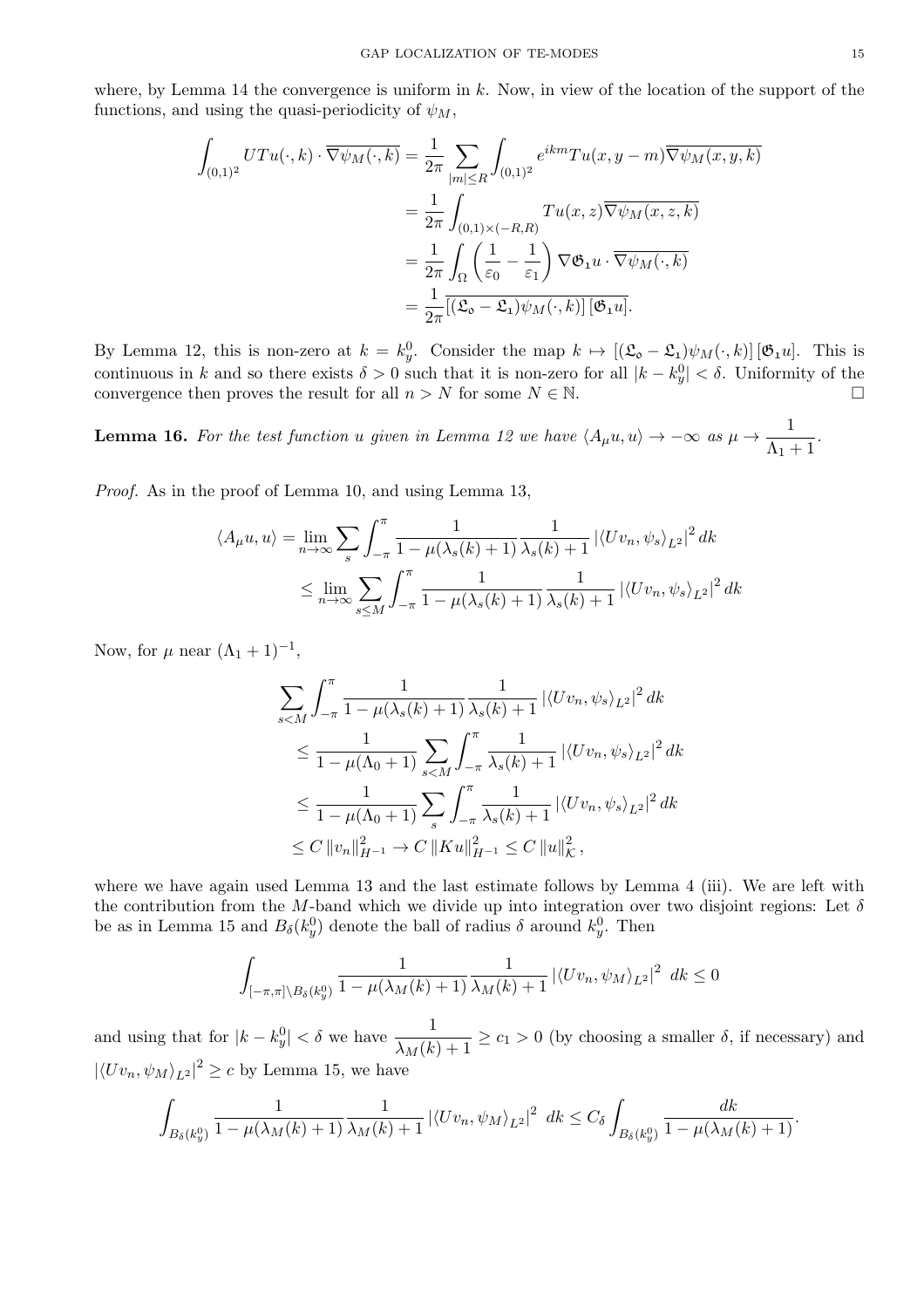Now observe that from (2.8) we have

$$
\int_{B_{\delta}(k_y^0)} \frac{dk}{1 - \mu(\lambda_M(k) + 1)} = -\int_{B_{\delta}(k_y^0)} \frac{dk}{\mu(\lambda_M(k) + 1) - 1}
$$
\n
$$
\leq -\int_{B_{\delta}(k_y^0)} \frac{dk}{\mu(\Lambda_1 + 1 + \alpha |k - k_y^0|^2) - 1}
$$
\n
$$
\leq -(\Lambda_1 + 1)^{-1} \int_{B_{\delta}(k_y^0)} \frac{dk}{\mu - 1/(\Lambda_1 + 1) + \alpha |k - k_y^0|^2/((\Lambda_1 + 1)(\Lambda_0 + 1))}.
$$

The last integral has a nonnegative integrand and has the form

(6.5) 
$$
\int_{B_{\delta}(k_y^0)} \frac{dk}{\eta + c_1|k - k_y^0|^2}
$$

with  $c_1$  a positive constant and  $\eta = \mu - 1/(\Lambda_1 + 1) \rightarrow 0$  as  $\mu \rightarrow \frac{1}{\Lambda_1}$  $\frac{1}{\Lambda_1+1}$ . The expression (6.5) is larger than

$$
\int_{|k-k_y^0| \le \delta_1} \frac{dk}{\eta + c_1 |k - k_y^0|^2} \ge \frac{2\delta_1}{\eta + c_1 \delta_1^2}
$$

for any  $0 < \delta_1 \leq \delta$ . By setting  $\delta_1^2 = \eta$ , we see that the integral diverges as  $\eta \to 0$ . Thus finally,  $\langle A_\mu u, u \rangle \to -\infty$  as  $\mu \to 1/(\Lambda_1 + 1)$ .

Combining the results of Lemma 9, Lemma 10 and Lemma 16, we obtain our main result, Theorem 1, from the Intermediate Value Theorem. In particular, any arbitrarily weak perturbation induces spectrum into the gap.

#### 7. Concluding Remarks and open problems

We provided a sufficient rigorous criterion for localization in gaps by arbitrarily weak line defects, for the case of TE-polarized electromagnetic waves. We arrive at our results by comparing the Green's operators of the perturbed and unperturbed systems. While Green's functions techniques have been a part of the theoretical physics literature for a long time (see e.g. [13]), our method combines Green's functions and variational methods. For example, we do not use series expansion of the difference of the operators  $G_0$ and  $G_1$  to get approximations, and the variational approach avoids in an elegant way the need to control the remainder terms.

The method presented here is, in principle, also applicable to both the case when the band edge under consideration is degenerate and to the full Maxwell equations, at the expense of greater technical complexity. We plan to deal with these in forthcoming work.

There are many interesting questions in this area, e.g. what happens in geometries which are finite, at least in one direction, such as a photonic crystal slab (see, e.g. [27]), where effects of the boundary need to be taken into account?

Another open problem is the following. We know now sufficient conditions to create gap modes which are localized in the  $\hat{y}$ -direction centering on the line defect. If the modes were additionally localized in the  $\hat{\mathbf{x}}$ -direction, we would have a bound state of the operator  $-\nabla \cdot \varepsilon_1^{-1}\nabla$  on the whole of  $\mathbb{R}^2$ . This would go against physical intuition, since then a localized standing wave would exist, which impedes wave propagation in  $\hat{\mathbf{x}}$  direction.

It would be desirable to show that there are no modes that are localized in the  $\hat{x}$ -direction, i.e. the perturbation creates truly guided modes. This would equivalently mean, that there is no flat band created in the gap (for a discussion, see [31]). The absence of bound states for periodic Helmholtz operators with line defects has been proven in [24]. However, to show absence of bound states for periodic divergence type operators seems to be extremely difficult. For periodic operators with sufficiently smooth coefficients, this question is investigated addressed in [21].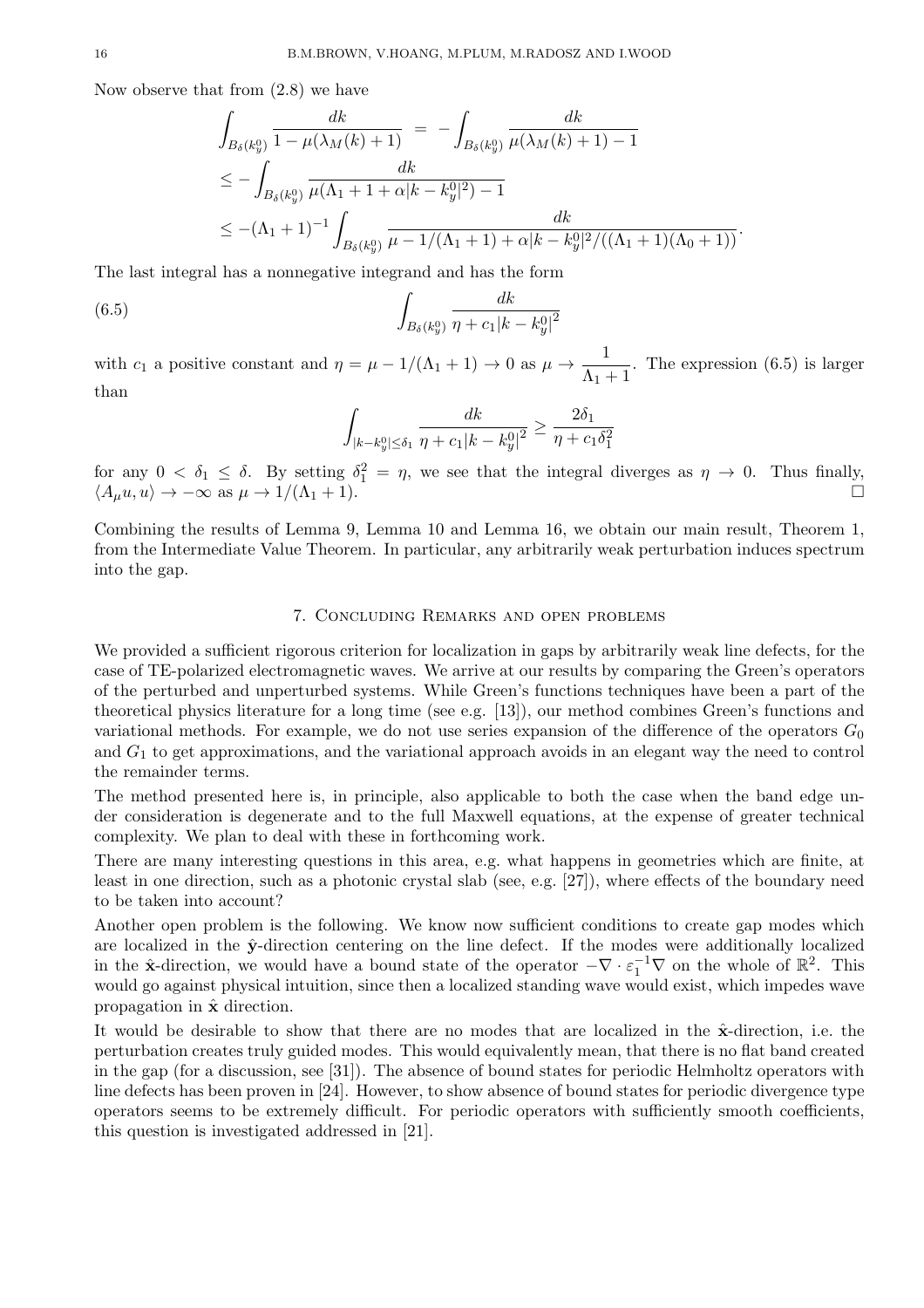#### Appendix A. Definiteness of K

In this section of the Appendix, we show that the bilinear form defined by  $\langle \cdot, \cdot \rangle_{\mathcal{K}}$  is indeed an inner product on  $K$ . This is a consequence of the following Lemmas.

**Lemma 17.**  $K$  is symmetric.

*Proof.* Let  $u, v \in H_{qp}^{-1}(\Omega)$  and choose sequences  $(v_n)$  and  $(u_m)$  in  $L^2(\Omega)$  such that  $v_n \to v$  and  $u_m \to u$ in  $H_{qp}^{-1}(\Omega)$ . We first note that

(A.1) 
$$
\langle Ku, v \rangle_{H^{-1}} = \langle \phi^{-1} Ku, \phi^{-1} v \rangle_{H^1} = \langle \mathfrak{G}_{\mathfrak{d}} Ku, \phi^{-1} v \rangle_{H^1}
$$

$$
= \langle (\mathfrak{G}_1 - \mathfrak{G}_{\mathfrak{d}}) u, \phi^{-1} v \rangle_{H^1} = \overline{v[(\mathfrak{G}_1 - \mathfrak{G}_{\mathfrak{d}}) u]}.
$$

Now, using the convergence in  $H^{-1}_{qp}(\Omega)$  and the symmetry of the  $G_i$ ,  $i = 0, 1$ , in  $L^2(\Omega)$  we get

$$
v[(\mathfrak{G}_1 - \mathfrak{G}_0)u] = \lim_{n \to \infty} v_n[(\mathfrak{G}_1 - \mathfrak{G}_0)u] = \lim_{n \to \infty} \langle v_n, (\mathfrak{G}_1 - \mathfrak{G}_0)u \rangle_{L^2}
$$
  
\n
$$
= \lim_{n \to \infty} \lim_{m \to \infty} \langle v_n, (G_1 - G_0)u_m \rangle_{L^2} = \lim_{n \to \infty} \lim_{m \to \infty} \langle (G_1 - G_0)v_n, u_m \rangle_{L^2}
$$
  
\n
$$
= \lim_{n \to \infty} \lim_{m \to \infty} \overline{u_m[(G_1 - G_0)v_n]} = \lim_{n \to \infty} \overline{u[(\mathfrak{G}_1 - \mathfrak{G}_0)v_n]} = \overline{u[(\mathfrak{G}_1 - \mathfrak{G}_0)v]}.
$$

By a similar calculation to (A.1), this equals  $\langle Kv, u \rangle_{H^{-1}} = \overline{\langle u, Kv \rangle}_{H^{-1}}$ , proving the result. **Lemma 18.** For  $u \in H_{qp}^{-1}(\Omega)$ ,  $\langle Ku, u \rangle_{H^{-1}} \geq 0$ .

Proof. From the proof of Lemma 17 we have

$$
\langle K u, u \rangle_{H^{-1}} = u [(\mathfrak{G}_1 - \mathfrak{G}_0) u].
$$

Moreover,  $(\mathfrak{L}_{\mathfrak{d}} + 1)\mathfrak{G}_{\mathfrak{d}}u = u \in H_{qp}^{-1}(\Omega)$ . Using(4.3) with  $f = (\mathfrak{L}_{1} + 1)\mathfrak{G}_{\mathfrak{d}}u$  and  $\varphi = \mathfrak{G}_{1}u$ , we get

$$
\begin{aligned} \left((\mathfrak{L}_1 + 1)\mathfrak{G}_\mathfrak{d} u\right)[\mathfrak{G}_1 u] &= \int_{\Omega} \left(\frac{1}{\varepsilon_1} \nabla \mathfrak{G}_\mathfrak{d} u \overline{\nabla \mathfrak{G}_1 u} + \mathfrak{G}_\mathfrak{d} u \overline{\mathfrak{G}_1 u}\right) d\mathbf{x} \\ &= \left. \overline{\left((\mathfrak{L}_1 + 1)\mathfrak{G}_1 u\right)[\mathfrak{G}_\mathfrak{d} u]} = \overline{u[\mathfrak{G}_\mathfrak{d} u]} = u[\mathfrak{G}_\mathfrak{d} u], \end{aligned}
$$

where the last step follows from Lemma 2. Combining these three equalities, we get

$$
\langle Ku, u \rangle_{H^{-1}} = u[(\mathfrak{G}_1 - \mathfrak{G}_0)u] = u[\mathfrak{G}_1u] - u[\mathfrak{G}_0u]
$$
  
\n
$$
= ((\mathfrak{L}_0 + 1)\mathfrak{G}_0u)[\mathfrak{G}_1u] - ((\mathfrak{L}_1 + 1)\mathfrak{G}_0u)[\mathfrak{G}_1u]
$$
  
\n
$$
= -((\mathfrak{L}_1 - \mathfrak{L}_0)\mathfrak{G}_0u)[\mathfrak{G}_1u]
$$
  
\n
$$
= ((\mathfrak{L}_1 - \mathfrak{L}_0)\mathfrak{G}_0u)[(\mathfrak{G}_1(\mathfrak{L}_1 - \mathfrak{L}_0)\mathfrak{G}_0 - \mathfrak{G}_0)u]
$$
  
\n
$$
= ((\mathfrak{L}_1 - \mathfrak{L}_0)\mathfrak{G}_0u)[\mathfrak{G}_1(\mathfrak{L}_1 - \mathfrak{L}_0)\mathfrak{G}_0u] - ((\mathfrak{L}_1 - \mathfrak{L}_0)\mathfrak{G}_0u)[\mathfrak{G}_0u].
$$

The first term is non-negative by Lemma 2. Also,

$$
-((\mathfrak{L}_{1}-\mathfrak{L}_{0})\mathfrak{G}_{0}u)[\mathfrak{G}_{0}u]=\int_{\Omega}\left(\frac{1}{\varepsilon_{0}}-\frac{1}{\varepsilon_{1}}\right)|\nabla\mathfrak{G}_{0}u|^{2}\geq 0,
$$

implying  $\langle K u, u \rangle_{H^{-1}} \geq 0.$ 

**Lemma 19.**  $\langle \cdot, \cdot \rangle_{\mathcal{K}}$  is positive definite on K.

*Proof.* Suppose  $\langle u, u \rangle_{\mathcal{K}} = \langle Ku, u \rangle_{H^{-1}} = 0$  for some  $u \in \mathcal{K}$ . As  $K \geq 0$ , we can define  $K^{1/2}$  as a selfadjoint operator in  $H_{qp}^{-1}(\Omega)$  and get  $K^{1/2}u = 0$ , implying that  $Ku = 0$ . Thus  $u \in \mathcal{K} \cap \ker K$  giving  $u = 0$ .  $\Box$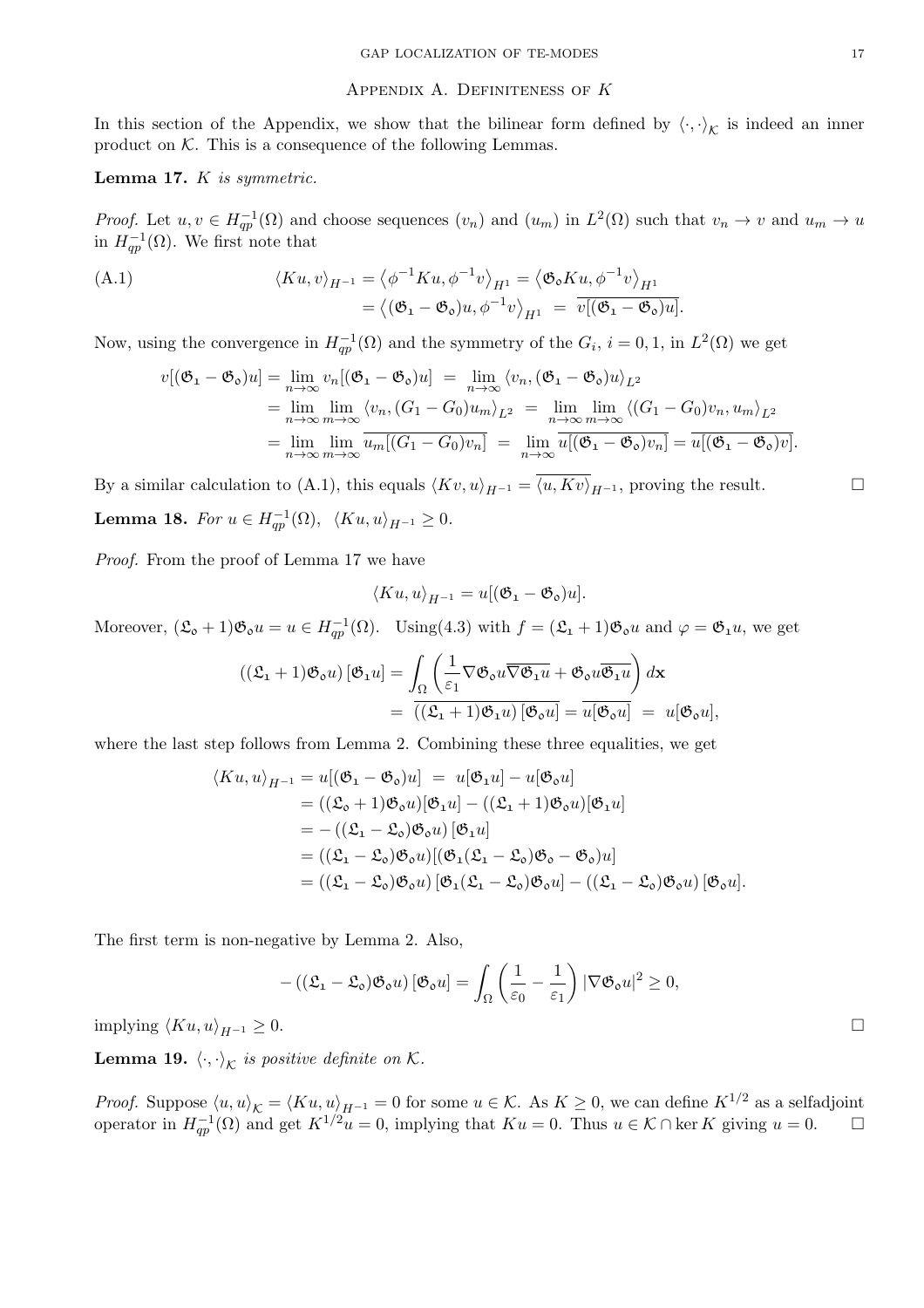APPENDIX B. COMPACT EMBEDDING OF  $H_{qp}^{1}(\Omega,e^{\gamma|y|})$  in  $L^{2}(\Omega)$ 

In this appendix, we briefly sketch the compact embedding of  $H_{qp}^1(\Omega, e^{\gamma|y|})$  in  $L^2(\Omega)$  for  $\gamma > 0$ . For any  $f \in H_{qp}^{1}(\Omega, e^{\gamma |y|}),$ 

(B.1) 
$$
\int_{\Omega, |y| \ge R} |f|^2 \le e^{-\gamma R} \int_{\Omega, |y| \ge R} e^{\gamma |y|} |f|^2 \le e^{-\gamma R} ||f||_{H_{qp}^1(\Omega, e^{\gamma |y|})}^2.
$$

Let  $f_j = f_j^{(1)}$  $j_j^{(1)}$  be a bounded sequence in  $H_{qp}^1(\Omega, e^{\gamma|y|})$ . Let  $\Omega_p := (0,1) \times (-p,p)$  for any  $p \in \mathbb{N}$ . Since  $H_{qp}^1(\Omega_p)$  embeds compactly into  $L^2(\Omega_p)$ , we may extract from  $(f_j^{(1)})$  $f_j^{(1)}$ ) a subsequence  $(f_j^{(2)}$  $j^{(2)}$ ) converging in  $L^2(\Omega_1)$  and from  $(f_i^{(2)})$  $j^{(2)}$ ) a subsequence converging in  $L^2(\Omega_2)$  and so forth. We claim that the diagonal sequence  $(f_p^{(p)})$  is Cauchy in  $L^2(\Omega)$ . This is seen as follows: given any  $\varepsilon > 0$ , determine first a  $p_0$  so large that

$$
\left(\int_{\Omega,|y|\geq p_0} |f_p^{(p)}|^2 dy\right)^{1/2} \leq \frac{\varepsilon}{3}.
$$

for all  $p \ge p_0$ , using (B.1). Now determine a  $p_1 \ge p_0$  so large that  $|| f_p^{(p_0)} - f_q^{(p_0)} ||_{L^2(\Omega_{p_0})} \le \varepsilon/3$  for all  $p, q \ge p_1$ . Since  $(f_p^{(p)})_{p \ge p_0}$  is a subsequence of  $(f_j^{(p_0)})$  $j^{(p_0)}$ , we have for  $p, q \geq p_1$ 

$$
||f_p^{(p)} - f_q^{(q)}||_{L^2(\Omega)} \le ||f_p^{(p)} - f_q^{(q)}||_{L^2(\Omega_{p_0})} + ||f_p^{(p)}||_{L^2(\Omega \setminus \Omega_{p_0})} + ||f_q^{(q)}||_{L^2(\Omega \setminus \Omega_{p_0})} \le \varepsilon.
$$

Acknowledgements. The authors would like to thank Prof. Carlos Kenig for pointing out the paper [2] on unique continuation. The authors are grateful to the anonymous reviewer for a careful reading of the manuscript and helpful comments which greatly improved our presentation.

#### **REFERENCES**

- [1] S. Alama, M. Avellaneda, P.A. Deift, R. Hempel, On the existence of eigenvalues of a divergence-form operator  $A + \lambda B$ in a gap of  $\sigma(A)$ , Asymptotic Analysis, vol. 8, no. 4, 1994, pp. 311-344, doi:10.3233/ASY-1994-8401
- [2] G. Alessandrini, Strong unique continuation for general elliptic equations in 2d, J. Math. Anal. Appl. 386 (2012), 669-676.
- [3] H. Ammari, H. Kang, S. Soussi, and H. Zribi, Layer potential techniques in spectral analysis. II. Sensitivity analysis of spectral properties of high contrast band-gap materials. Multiscale Model. Simul. 5 (2006), no. 2, 646-663.
- [4] H. Ammari, H. Kang, and H.Lee, Asymptotic analysis of high-contrast phononic crystals and a criterion for the band-gap opening. Arch. Ration. Mech. Anal. 193 (2009), no. 3, 679-714.
- [5] H. Ammari, H. Kang, and H. Lee, Layer potential techniques in spectral analysis. Mathematical Surveys and Monographs, 153. AMS, Providence, RI, 2009.
- [6] D. Borisov, P. Exner, R. Gadyl'shin and D. Krejčiřík, Bound States in Weakly Deformed Strips and Layers. Ann. H. Poincaré 2 (2001), no. 3, 553-572.
- [7] B. M. Brown, V. Hoang, M. Plum, I. Wood: Floquet-Bloch theory for operators with discontinuous coefficients. In: Spectral Theory and Analysis, Oper. Th. Adv. and Appl., 214, Birkhäuser (2011), 1-20.
- [8] B. M. Brown, V. Hoang, M. Plum, I. Wood: On the spectrum of waveguides in planar photonic bandgap structures, Proc.R.Soc.A, 471: 20140673, doi:10.1098/rspa.2014.0673, (2015).
- [9] B. M. Brown, V. Hoang, M. Plum, I. Wood: Spectrum created by line defects in periodic structures. Math. Nachr., doi: 10.1002/mana.201300165, (2014).
- [10] G. Cardone, S.A. Nazarov and J. Taskinen, Spectra of open waveguides in periodic media. J. Funct. Anal. 269 (2015), no. 8, 2328–2364.
- [11] S.J. Cox and D.C. Dobson, Maximizing band gaps in two-dimensional photonic crystals, SIAM J. Appl. Math. 59 (1999), no.6, 2109–2120.
- [12] B. Delourme, P. Joly and E. Vasilievskaya, Existence of guided waves due to a lineic perturbation of a D periodic medium. arXiv:1612.02615.
- [13] E. Economou: Green's Functions in Quantum Physics. Springer, 2006.
- [14] D.E. Edmunds and W.D. Evans, Spectral Theory and Differential Operators, Clarendon Press, Oxford, 1989.
- [15] L. Evans, Partial Differential Equations, AMS, Providence, RI, 2008.
- [16] P. Exner, P. Šeba, M. Tater, D. Vaněk, Bound states and scattering in quantum waveguides coupled laterally through a boundary window. J. Math. Phys. 37 (1996), 4867-4887.
- [17] A. Figotin and A. Klein, Localized classical waves created by defects, J. Statist. Phys., 86 (1997), 165–177.